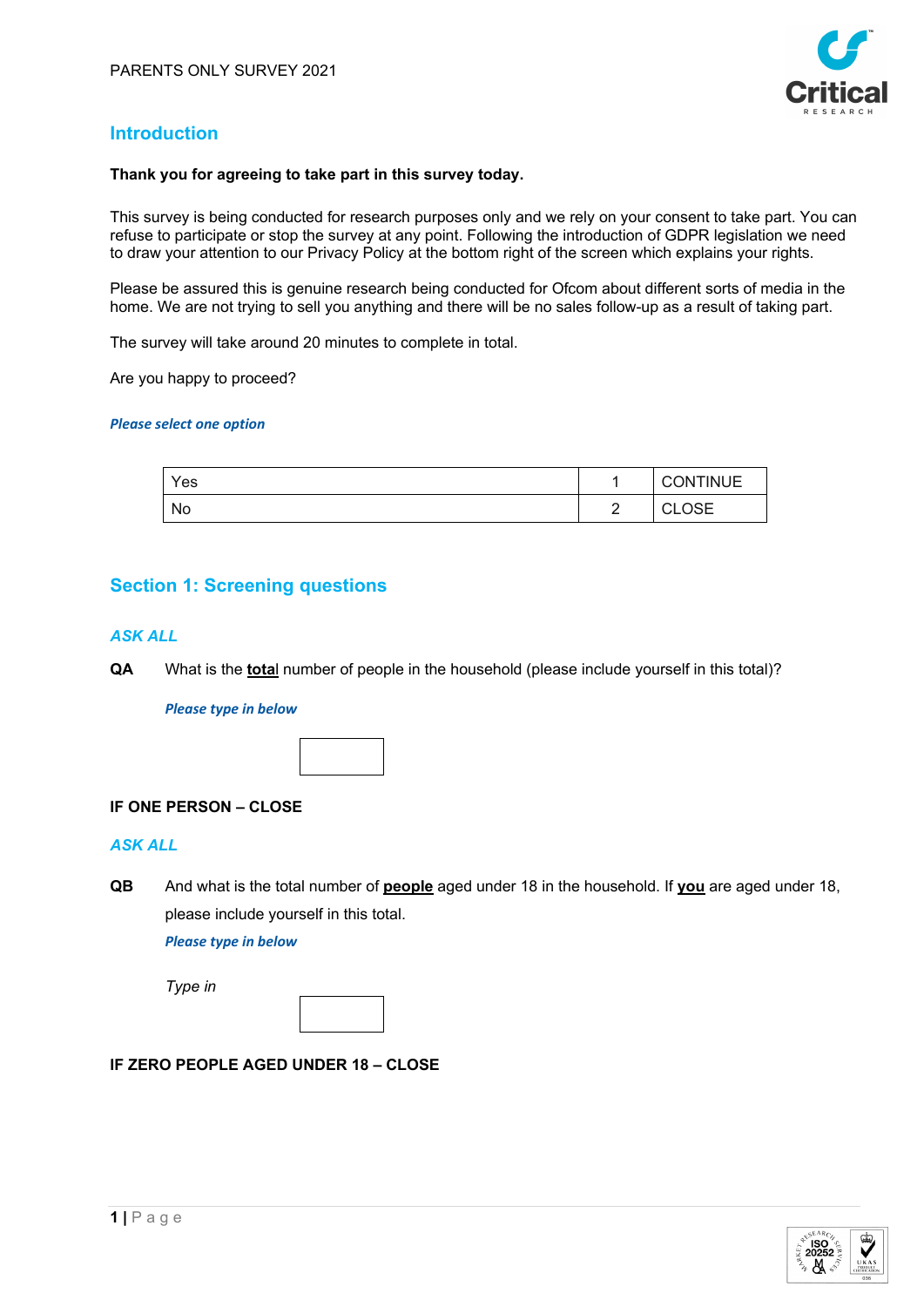

## *ASK ALL*

**QB1** Can we please ask the ages of those aged under 18 in the household? *Please select all that apply*

| Aged under 1      | 1              | CLOSE IF SINGLE CODED OR IF MULTI CODED BUT NOT WITH CODES 4-18 |
|-------------------|----------------|-----------------------------------------------------------------|
| Aged 1            | $\overline{2}$ | CLOSE IF SINGLE CODED OR IF MULTI CODED BUT NOT WITH CODES 4-18 |
| Aged 2            | 3              | CLOSE IF SINGLE CODED OR IF MULTI CODED BUT NOT WITH CODES 4-18 |
| Aged 3            | 4              | <b>CONTINUE</b>                                                 |
| Aged 4            | 5              | <b>CONTINUE</b>                                                 |
| Aged 5            | 6              | <b>CONTINUE</b>                                                 |
| Aged 6            | 7              | <b>CONTINUE</b>                                                 |
| Aged 7            | 8              | <b>CONTINUE</b>                                                 |
| Aged 8            | 9              | CONTINUE                                                        |
| Aged 9            | 10             | <b>CONTINUE</b>                                                 |
| Aged 10           | 11             | <b>CONTINUE</b>                                                 |
| Aged 11           | 12             | <b>CONTINUE</b>                                                 |
| Aged 12           | 13             | <b>CONTINUE</b>                                                 |
| Aged 13           | 14             | <b>CONTINUE</b>                                                 |
| Aged 14           | 15             | CONTINUE                                                        |
| Aged 15           | 16             | <b>CONTINUE</b>                                                 |
| Aged 16           | 17             | <b>CONTINUE</b>                                                 |
| Aged 17           | 18             | CONTINUE                                                        |
| Prefer not to say | 19             | <b>CLOSE</b>                                                    |

## *ASK ALL PARENTS OF 3-17s – OTHER RESPONDENTS SCREENED OUT HERE*

**QB2** And are you a parent or guardian to any of those aged under 18 in the household?

| Yes               | <b>CONTINUE</b> |
|-------------------|-----------------|
| No                | CLOSE           |
| Prefer not to say | <b>CLOSE</b>    |

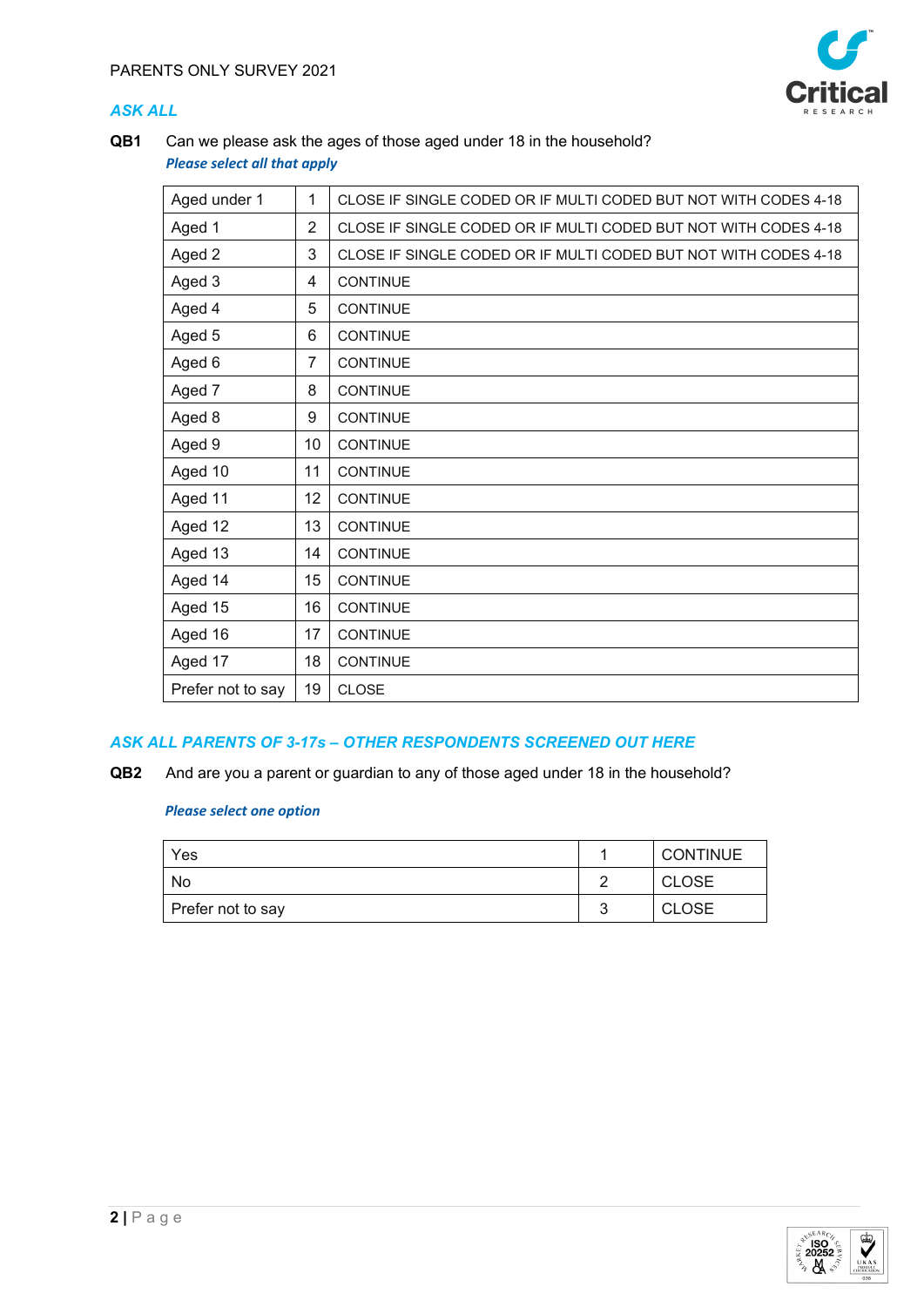

## *ASK ALL*

**QB3** Can we please ask the gender of the children aged under 18 in your household ?

|                     | Male           | Female         |
|---------------------|----------------|----------------|
| Aged under 1        | 0              | 0              |
| Aged 1              | 0              | 0              |
| Aged $\overline{2}$ | 0              | 0              |
| Aged 3              | 0              | 0              |
| Aged 4              | $\mathbf 0$    | 0              |
| Aged 5              | $\mathbf 0$    | $\overline{0}$ |
| Aged 6              | 0              | 0              |
| Aged 7              | 0              | 0              |
| Aged 8              | 0              | 0              |
| Aged 9              | 0              | 0              |
| Aged 10             | 0              | 0              |
| Aged 11             | $\overline{0}$ | 0              |
| Aged 12             | $\overline{0}$ | $\overline{0}$ |
| Aged 13             | 0              | 0              |
| Aged $14$           | 0              | 0              |
| Aged 15             | 0              | 0              |
| Aged $16$           | 0              | 0              |
| Aged 17             | 0              | 0              |
| Prefer not to say   |                |                |

### **The purpose of this survey:**

We are carrying out research on behalf of Ofcom about the different sorts of media that children use and what parents and guardians think.

## *ASK ALL [PANEL ONLY]*

.

**QD1** Where do you normally live? By this we mean the place that you live for most of the year.

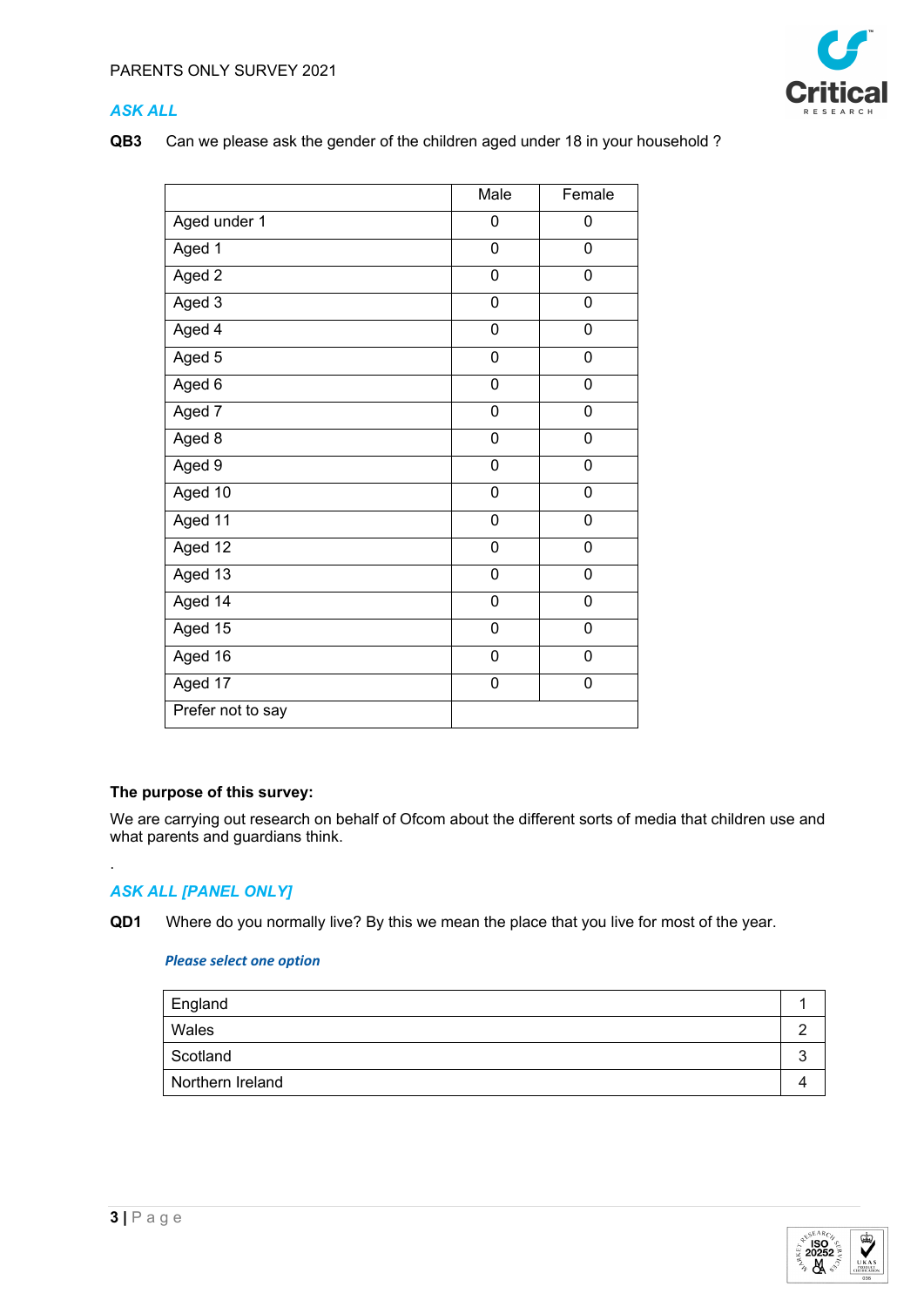

## *ASK ALL THAT LIVE IN ENGLAND AT QD1 (CODE 1) [PANEL ONLY]*

**QD2** What region of England do you live in?

## *Please select one option*

| North East               |   |
|--------------------------|---|
| Yorkshire and Humberside | 2 |
| North West               | 3 |
| <b>West Midlands</b>     | 4 |
| <b>East Midlands</b>     | 5 |
| East of England          | 6 |
| South West               |   |
| South East               | 8 |
| London                   | 9 |

### *ASK ALL [PANEL ONLY]*

**QF** Which one of these options best describes where you live?

| Large city                 |  |
|----------------------------|--|
| Smaller city or large town |  |
| Medium town                |  |
| Small town                 |  |
| Rural area                 |  |

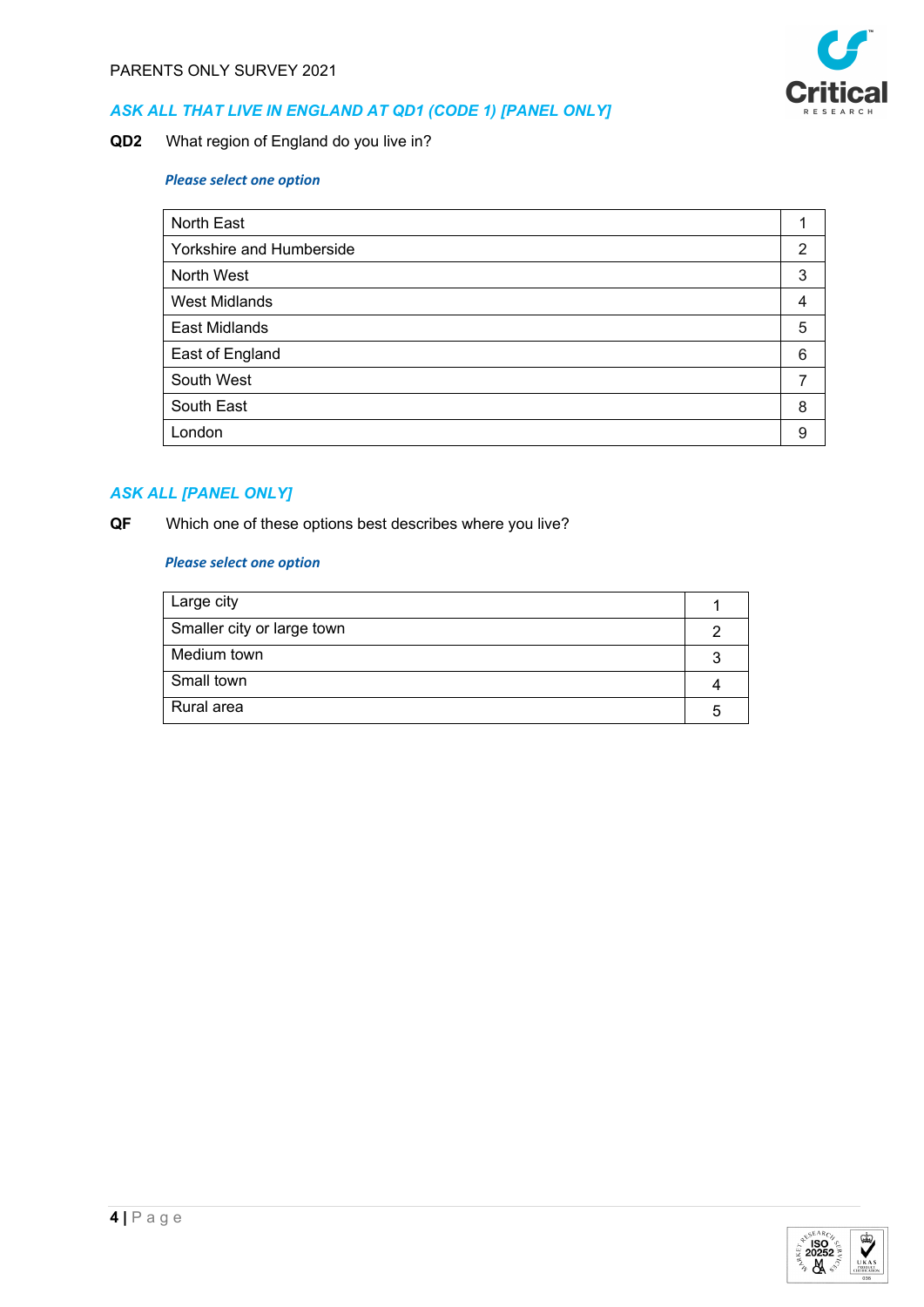### *ASK ALL*



**QG** Which of these best describes the chief income earner in your household?

If you/ they are retired and living on a private pension, please choose your description based on what you/ they did before you/ they retired.

If you/ they have been unemployed for six months or less, please choose your description based on your/ their most recent main job.

#### *Please select one option*

| Very senior management; top level civil servant or professional (e.g.<br>surgeon; partner in a law firm; regional bank manager; board director of<br>medium/large firm). |    |  |
|--------------------------------------------------------------------------------------------------------------------------------------------------------------------------|----|--|
| Senior or middle management in large organisation; owner of small                                                                                                        | 2  |  |
| business; principal officer in civil service/ local government                                                                                                           |    |  |
| <b>Junior management or professional;</b> or administrative (e.g. most office                                                                                            | 3  |  |
| workers; accounts clerk; secretary; police sergeant; nurse)                                                                                                              |    |  |
| Skilled manual worker - e.g. mechanic, paramedic, cook, fitter, plumber,                                                                                                 |    |  |
| electrician, lorry driver, train driver, hairdresser, beautician, etc.                                                                                                   |    |  |
| Semi-skilled or unskilled manual worker - e.g. baggage handler,                                                                                                          |    |  |
| restaurant server, factory worker, receptionist, labourer, gardener etc.                                                                                                 | 5  |  |
| Housewife/househusband                                                                                                                                                   | 6  |  |
| Unemployed                                                                                                                                                               |    |  |
| Student                                                                                                                                                                  | 8  |  |
| Retired and on state pension ONLY (If retired but not only on state<br>pension, please indicate the occupation just before retirement)                                   | 9  |  |
| Don't know                                                                                                                                                               | 10 |  |

### *ASK ALL*

### **QJ Thinking just about your child** <AGED 3/4/5/6/7/8/9/10/11/12/13/14/15/16/17>…

Which of these terms best describes your relationship to your child <AGED 3/4/5/6/7/8/9/10/11/12/13/14/15/16/17>

| Parent                                               |   | <b>CONTINUE</b> |  |
|------------------------------------------------------|---|-----------------|--|
| Guardian                                             |   |                 |  |
| Something else                                       | ີ |                 |  |
| I do not have parental responsibility for this child |   | <b>CLOSE</b>    |  |

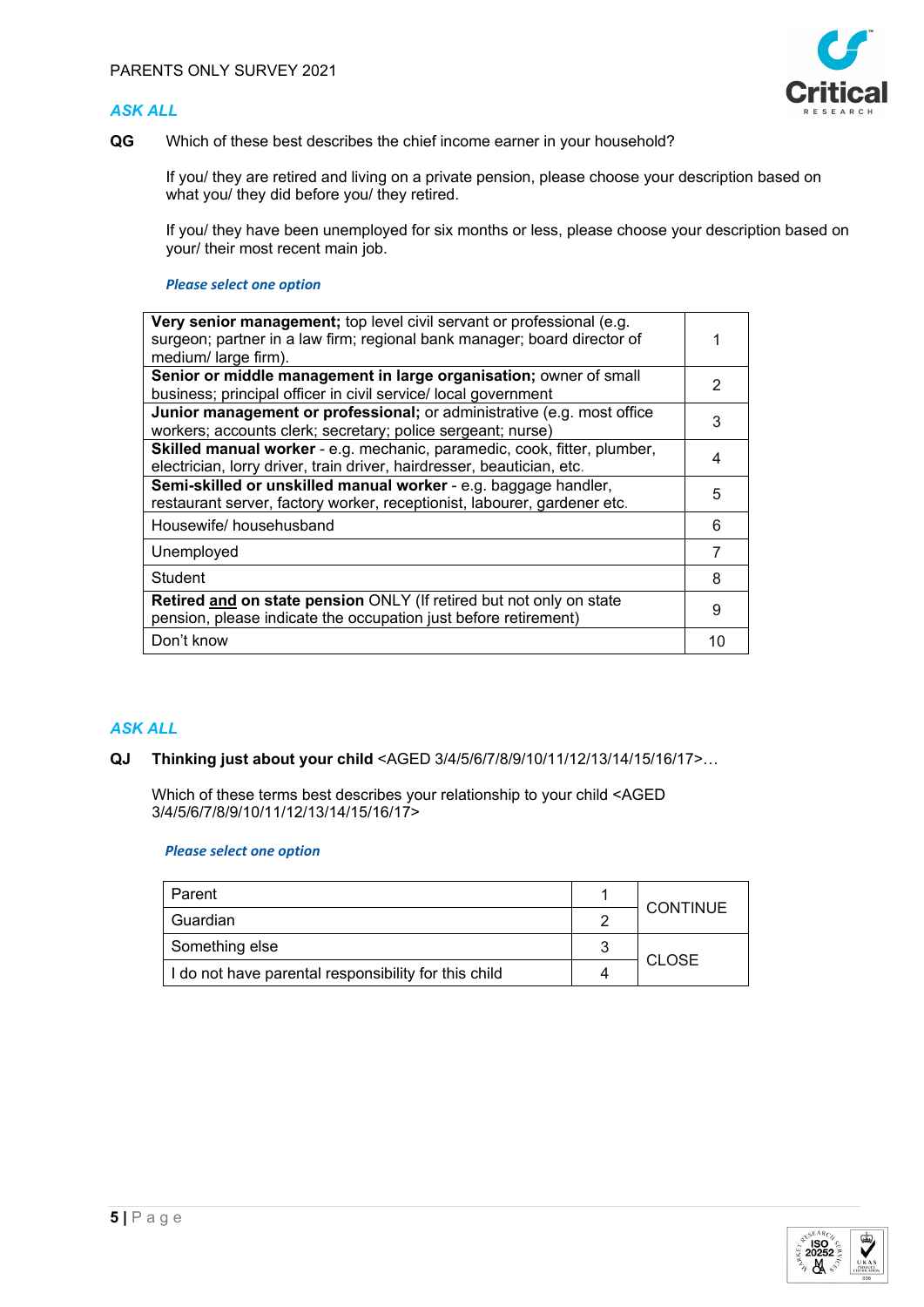### *SHOWSCREEN 1 -SHOW ALL PARENTS*



### START SURVEY

Thank you very much for your answers so far. You qualify for the main survey.

The questions in the survey will relate to one particular child in your home and we are interested in your views as a parent in relation to that child. All the questions are for you to answer, we don't need your child to answer any questions.

Please think about your [boy/ girl aged 3/4/5/6/7/8/9/10/11/12/13/14/15/16/17] when answering.

### *ASK ALL PARENTS*

**QM** QUESTION TO COLLECT THE NAME OF THE CHILD WHO WILL BE THE FOCUS OF THE SURVEY QUESTIONS FOR THEIR PARENT/ GUARDIAN, WITH AN OPTION FOR 'PREFER NOT TO SAY'

### *ASK ALL PARENTS*

**QP1** Please think about any reason [your child] may have for **going online** – maybe to look at a website or use an app, watch a TV programme or video clip on sites or apps like YouTube, to play games online, for social media, or to do school or homework.

Does [your child] use any of **these** to go online **at home or elsewhere**?

| Mobile phone/ smartphone (like an iPhone or Samsung Galaxy)                                    |   |
|------------------------------------------------------------------------------------------------|---|
| Tablet (like an iPad, Kindle Fire or Google Nexus)                                             |   |
| Laptop or netbook                                                                              |   |
| Desktop computer (one that is usually in a fixed place with a separate<br>screen and keyboard) |   |
| Games console or handheld games player                                                         | 5 |
| Other type of device - (please type in below)                                                  | 6 |
| None of these/ Child does not go online                                                        |   |

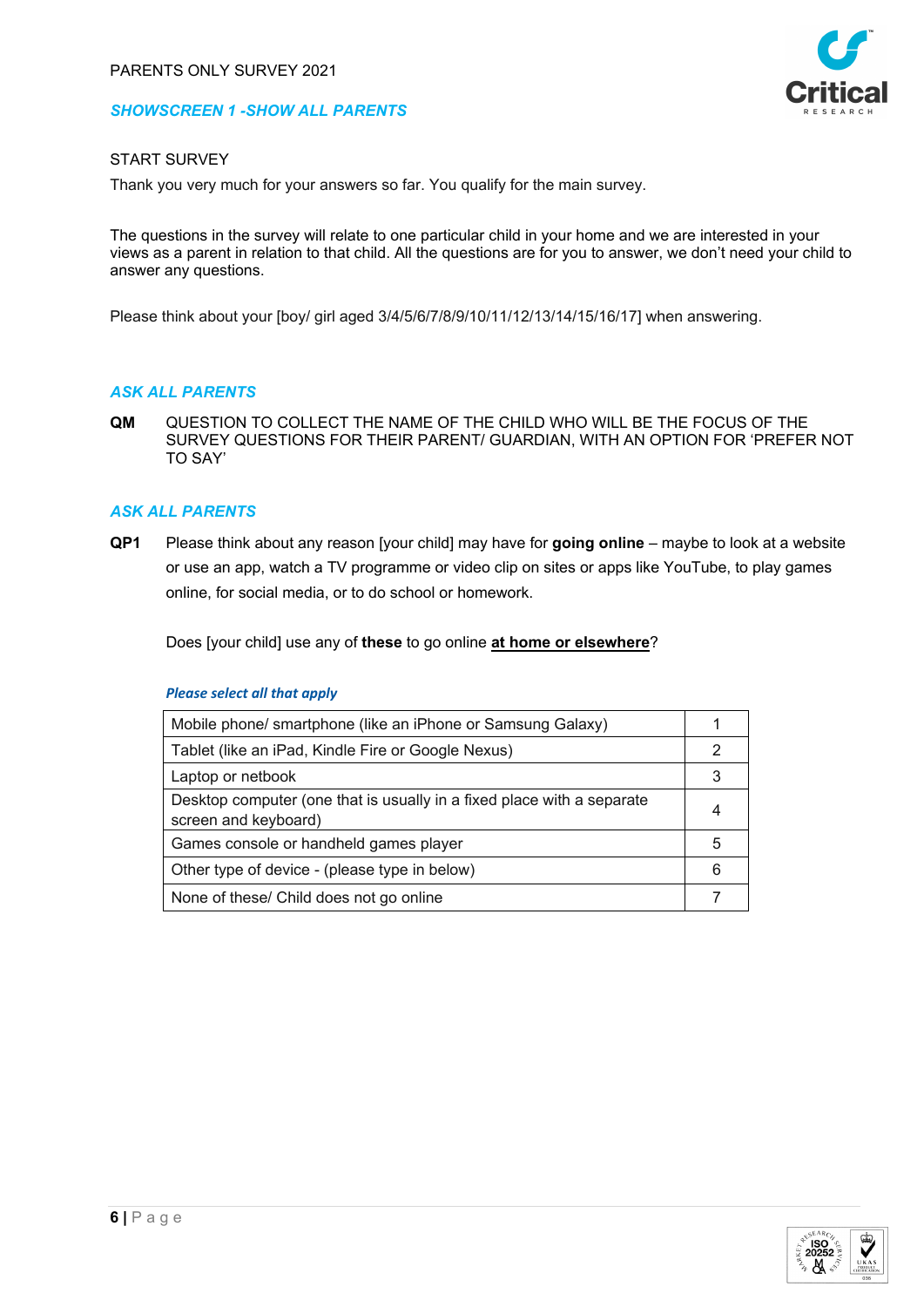



**QP3F** Does [your child] have their own mobile phone of any type?

If so – is it a smartphone?

A smartphone is a phone on which you can easily access emails, download apps/ applications and other files, as well as view websites and generally surf the internet/ go online. Popular brands of smartphone include iPhone, and Android phones such as the Samsung Galaxy.

#### *Please select one option*

| Yes – it's a smartphone                    |  |
|--------------------------------------------|--|
| Yes – but it's not a smartphone            |  |
| No – my child does not have a mobile phone |  |
| l Don't know                               |  |

### *ASK ALL PARENTS*

**QP2** Does [your child] use a smart speaker which can respond to voice commands like "Alexa" or "Hey Google" ?

Popular brands include Amazon Echo, Google Home, Facebook Portal and Apple HomePod.

#### *Please select one option*

| Yes        |  |
|------------|--|
| No         |  |
| Don't know |  |

### *ASK ALL PARENTS*

**QP4A.** Do you have access to a broadband internet service at home – perhaps using Wi-Fi to go online? *Please select one option*

| Yes        |  |
|------------|--|
| No         |  |
| Don't know |  |

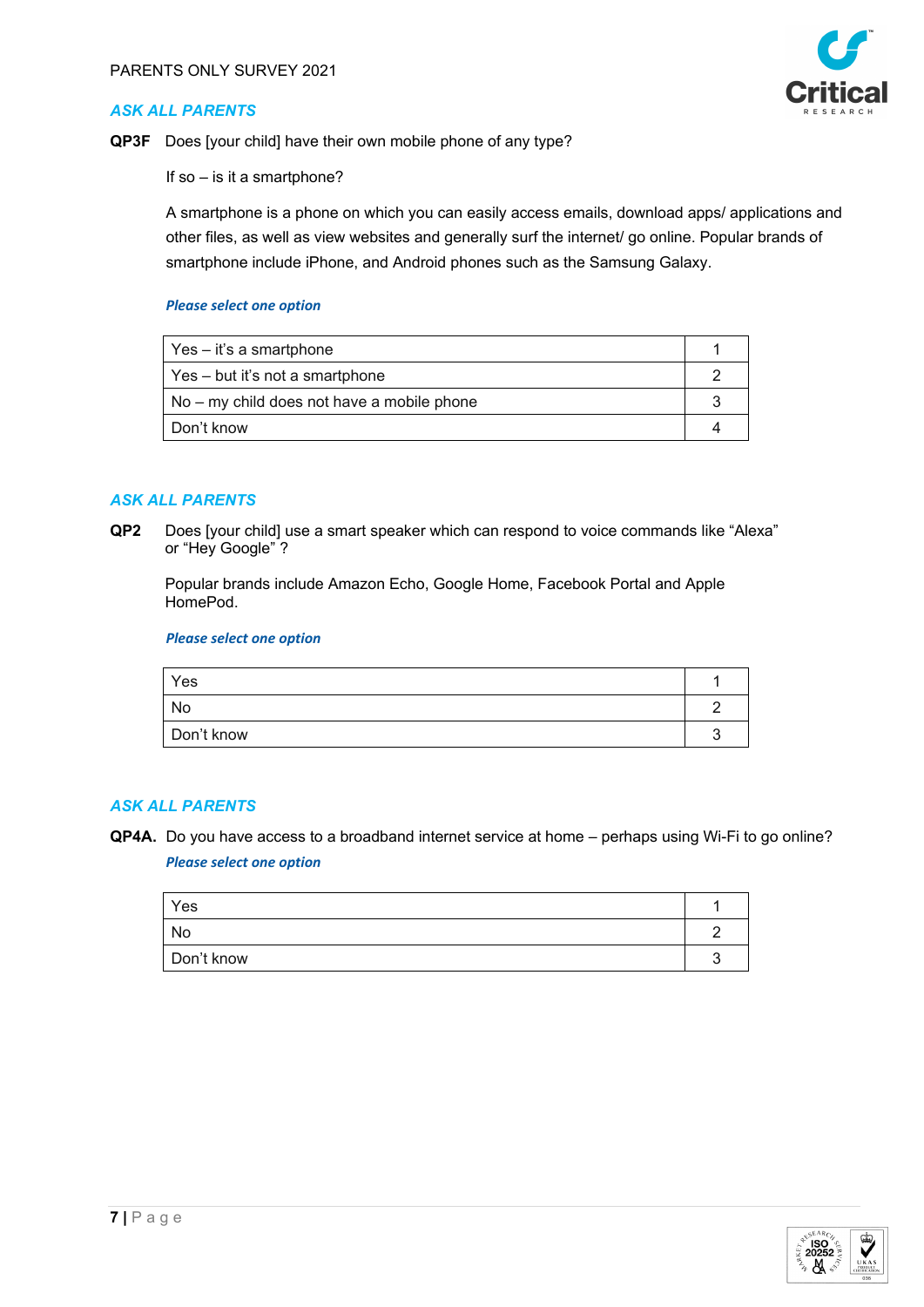

### *ASK ALL PARENTS WHO DO NOT HAVE BROADBAND AT HOME AT QP4A (CODE 2-3) – OTHERS SKIP TO SHOWSCREEN 2*

**QP4B.** Does your child go online at home using a mobile network connection – so 3G, 4G or 5G? *Please select one option*

| Yes        |  |
|------------|--|
| No         |  |
| Don't know |  |

### *SHOWSCREEN 2 – SHOW ALL PARENTS*

Now some questions about television.

### *ASK ALL PARENTS*

**QP5** Does [your child] **ever** use any of these devices to watch **television programmes or films at home or elsewhere**?

This could be watching television programmes or films **as they are broadcast**, anything **recorded from the TV** to view later, or any use of **catch-up services** (such as BBC iPlayer or ITV Hub) or other **on-demand content** (such as Netflix or Amazon Prime Video).

| <b>Please select all that apply</b> |  |  |
|-------------------------------------|--|--|
|                                     |  |  |

| A television set                                                             |   |
|------------------------------------------------------------------------------|---|
| A tablet (like an iPad, Kindle Fire, Samsung Galaxy Tab)                     |   |
| A mobile phone/ smartphone (like an iPhone/ Samsung Galaxy)                  |   |
| A desktop computer/ laptop/ netbook                                          |   |
| A games console or games player (like a PlayStation/Xbox/Nintendo<br>Switch) | 5 |
| Other type of device                                                         | 6 |
| None of these/ Does not watch TV programmes or films                         |   |
| Don't know                                                                   |   |

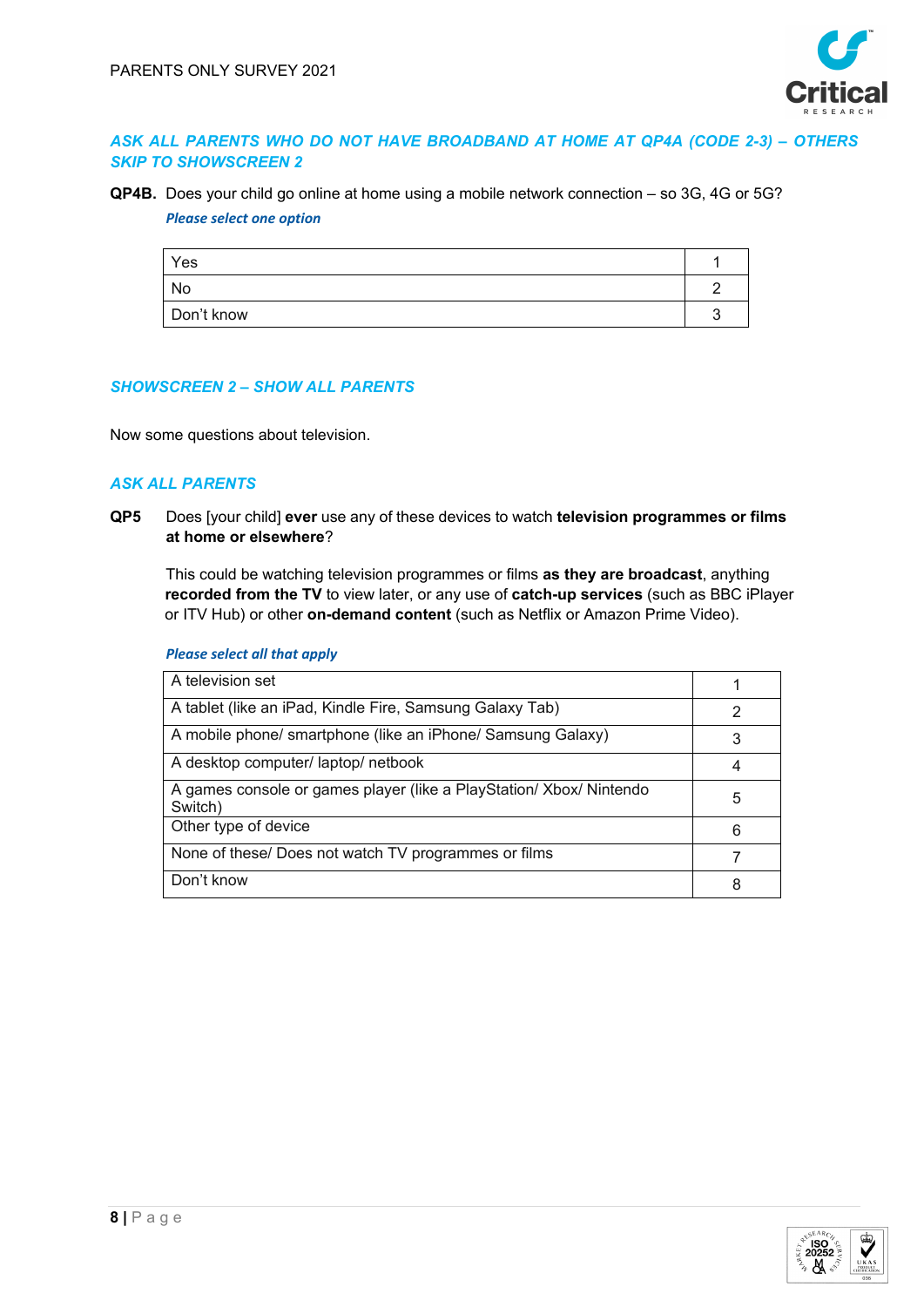

**QP6** Which, if any, of these ways does [your child] ever watch TV programmes and films?

#### *Please select all that apply*

| As they are broadcast on scheduled TV                                                 |   |
|---------------------------------------------------------------------------------------|---|
| TV that has been recorded by someone in the household                                 | 2 |
| Online or catch-up services like BBC iPlayer, ITV Hub or All 4                        | 3 |
| Paid-for on-demand services like Netflix, Amazon Prime Video or<br>Disney+            | 4 |
| Rented or bought from online stores like Google Play Store, Sky Store or<br>Apple TV+ | 5 |
| On other websites or apps like YouTube, Vimeo or Facebook Watch                       | 6 |
| Blu rays/ DVDs/ videos                                                                |   |
| None of these                                                                         | 8 |
| Don't know                                                                            | 9 |

## *ASK ALL PARENTS WHOSE CHILD WATCHES ANY TYPE OF TV AT QP6 (CODES 1-7) – OTHERS SKIP TO FILTER AT SHOWSCREEN 3*

**QP12** Do you have any of these rules about the TV programmes and films that [your child] watches?

#### *Please select all that apply*

| Rules about what they watch                                           |   |
|-----------------------------------------------------------------------|---|
| Rules about when they watch                                           |   |
| Rules about how much time they spend watching                         |   |
| Rules about who they are watching with/can only watch when supervised |   |
| Other rules - please say                                              | 5 |
| No, do not have any rules                                             |   |
|                                                                       |   |

## *ASK ALL PARENTS WHOSE CHILD WATCHES ANY TYPE OF TV*

#### **QP13A To what extent are you concerned about…**

The content of the TV programmes that they watch, in terms of violence, bad language, disturbing content, and so on?

| Very concerned       |   |
|----------------------|---|
| Fairly concerned     |   |
| Neither/nor          |   |
| Not very concerned   |   |
| Not at all concerned | 5 |
| Don't know           | 6 |

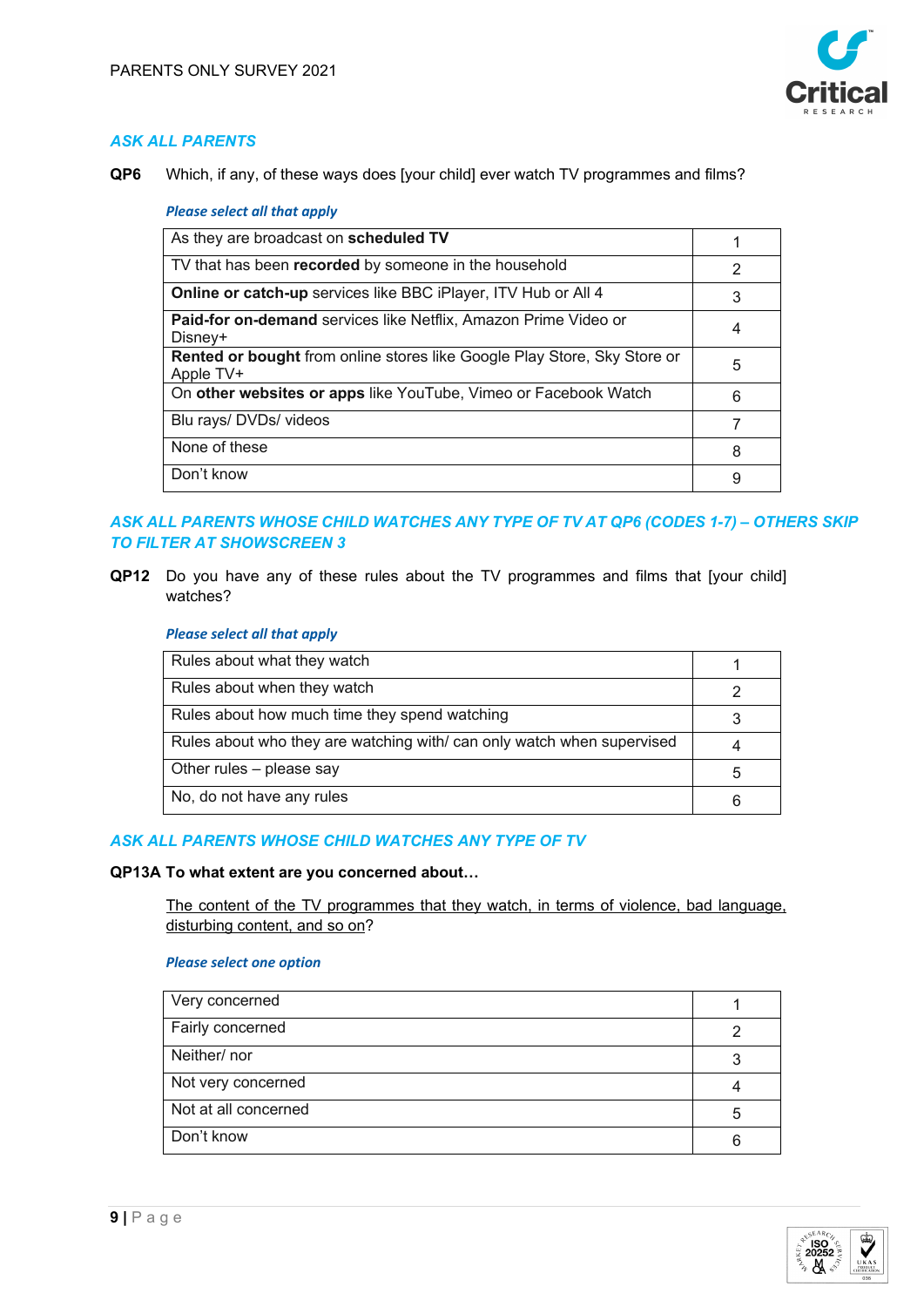

## *SHOWSCREEN 3 -SHOW ALL PARENTS WHOSE CHILD GOES ONLINE USING ANY TYPE OF DEVICE AT QP1 (CODES 1-6) – OTHERS SKIP TO QP31*

Now some questions about your child's online activities.

### *ASK ALL PARENTS WHOSE CHILD GOES ONLINE USING ANY TYPE OF DEVICE AT QP1*

**QP26** Thinking about all the sorts of things your child may do online – including searching for information, online shopping, watching things online, communicating with others, and so on… Do you have any of these rules about what [your child] does online?

#### *Please select all that apply*

| Rules about the types of websites or apps they can use |   |
|--------------------------------------------------------|---|
| Rules about the video content they watch online        |   |
| Rules about who they can contact online                | 3 |
| Rules about the information they can share online      | 4 |
| Rules about spending money online                      | 5 |
| Rules about how much time they spend online            | ค |
| Rules about when they can go online                    |   |
| Other rules - please say                               | 8 |
| No, do not have any rules                              | 9 |

### *ASK ALL PARENTS WHOSE CHILD GOES ONLINE USING ANY TYPE OF DEVICE AT QP1*

**QP27** When [your child] goes online, on any devices, would you usually supervise them in any of these ways?

| Sitting beside them and watching or helping them while they are online |   |
|------------------------------------------------------------------------|---|
| Being nearby and regularly checking what they do                       |   |
| Asking about what they are doing or have been doing online             |   |
| Check the browser/ device history after they have been online          |   |
| Other types of supervision                                             | 5 |
| No, don't supervise their online access and use                        |   |

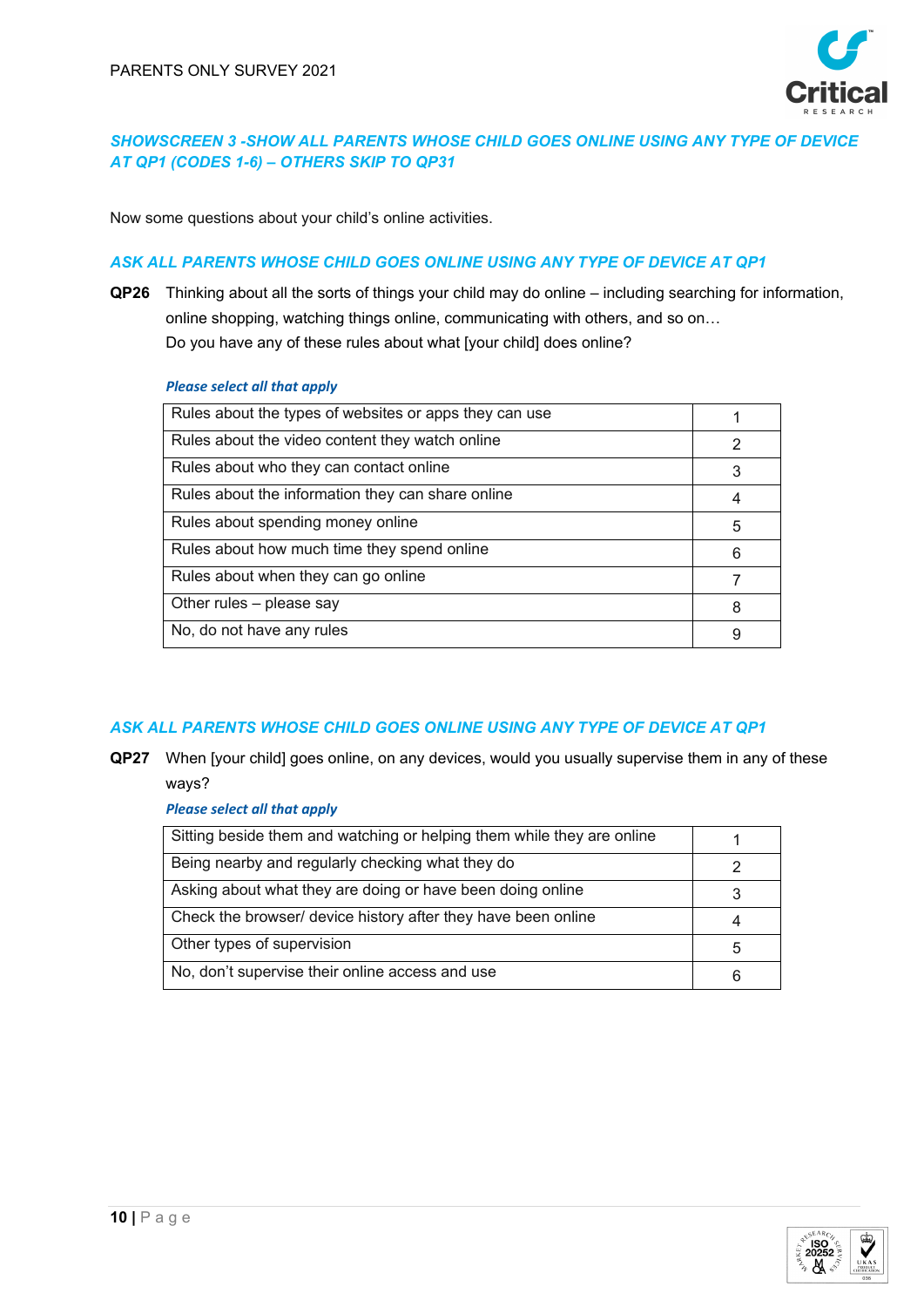

**QP28** Have you ever talked to [your child] about how to stay safe online?

For example, have you ever discussed with them the potential dangers of things like content on sites or apps that might be unsuitable for their age, sharing too much information online, contact with people they don't know personally, and so on?

#### *Please select one option*

| Yes        |  |
|------------|--|
| No         |  |
| Don't know |  |

## *ASK ALL PARENTS WHO HAVE TALKED TO THEIR CHILD ABOUT STAYING SAFE ONLINE AT QP28 (CODE 1) – OTHERS SKIP TO QP31*

**QP29** Which of these best describes how often you talk to [your child] about how to stay safe online?

| At least every few weeks                             |  |
|------------------------------------------------------|--|
| At least every few months                            |  |
| Less often than every few months, but more than once |  |
| Have talked to them once, and not since then         |  |
| Don't know                                           |  |

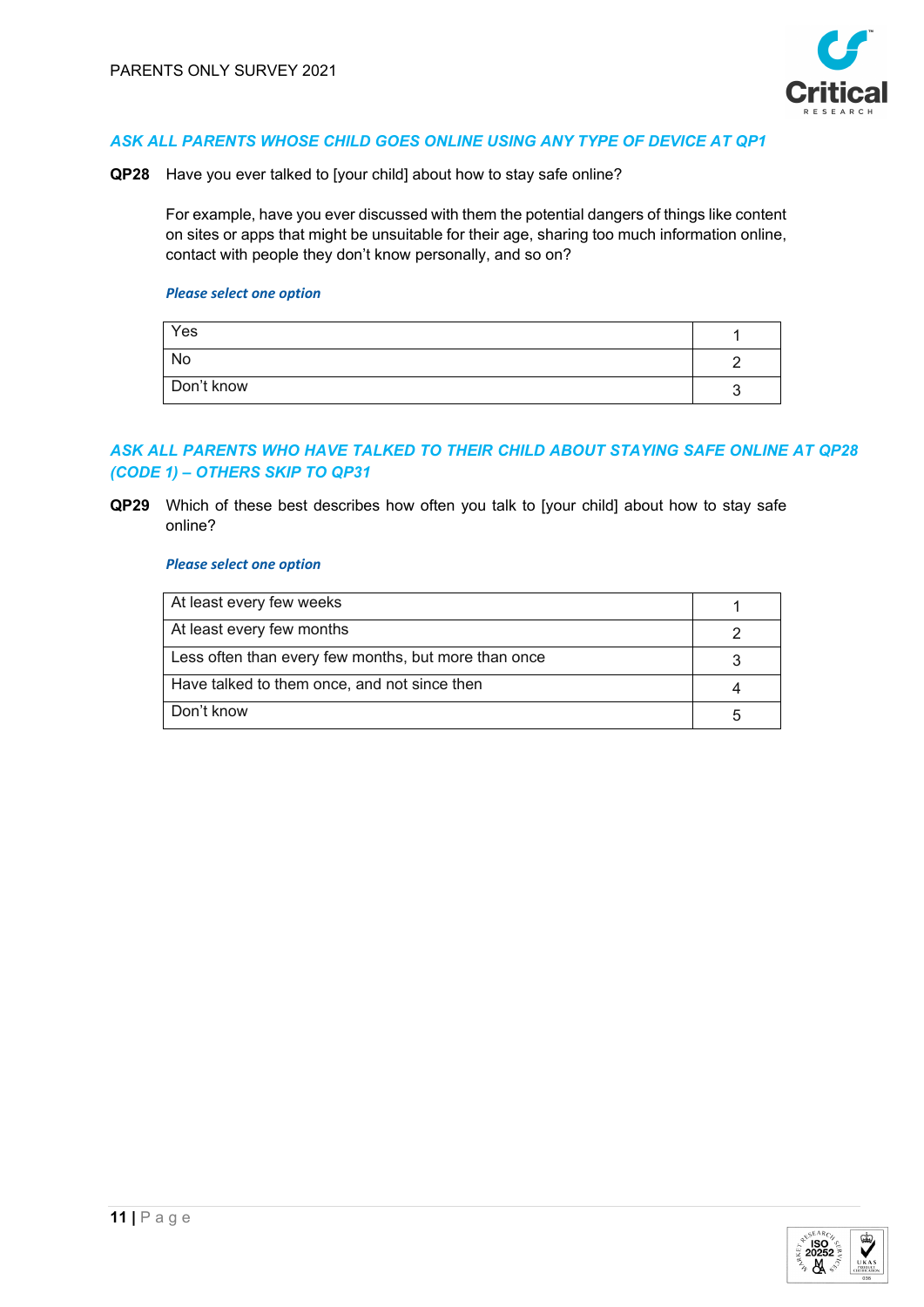

**QP31** Before today, were you **aware of** any of these types of technical tools or controls – whether or not you use them?

*Please select all that apply*

| Content filters provided by your broadband internet service provider<br>(e.g. BT, TalkTalk, Sky and Virgin Media) where the filters apply to <b>ALL</b><br>the devices using your home broadband service (also known as home<br>network filtering) |   |
|----------------------------------------------------------------------------------------------------------------------------------------------------------------------------------------------------------------------------------------------------|---|
| Parental control software set up on a particular device used to go<br>online (e.g. Net Nanny, McAfee Family Protection, Open DNS<br>FamilyShield).                                                                                                 | 2 |
| <b>Parental controls built into the device</b> by the manufacturer $-$ e.g.<br>Windows, Apple, Xbox, PlayStation etc.                                                                                                                              | 3 |
| Restrict access to inappropriate online content - through things like<br>Google SafeSearch, YouTube Restricted mode or TikTok Family<br><b>Safety Mode</b>                                                                                         | 4 |
| Apps that can be installed on a child's phone to <b>monitor which apps they</b><br>use and for how long                                                                                                                                            | 5 |
| Change the settings on your child's phone or tablet to stop apps being<br>downloaded or stop in-app purchases                                                                                                                                      | 6 |
| Parental control software, settings or apps that can be used on your child's<br>phone or tablet to restrict access to content or manage their use of the<br>device                                                                                 | 7 |
| None of these                                                                                                                                                                                                                                      | 8 |
| Don't know                                                                                                                                                                                                                                         | 9 |

### *ASK ALL PARENTS IF AWARE OF ANY TOOLS OR CONTROLS AT QP31 (CODES 1-7) – OTHERS SKIP TO SHOWSCREEN 4*

**QP32** Do you **use** any of these types of technical tools or controls to manage your child's access to online content?

| Content filters provided by your broadband internet service provider<br>(e.g. BT, TalkTalk, Sky and Virgin Media) where the filters apply to ALL<br>the devices using your home broadband service (also known as home<br>network filtering) |   |
|---------------------------------------------------------------------------------------------------------------------------------------------------------------------------------------------------------------------------------------------|---|
| Parental control software set up on a particular device used to go<br>online (e.g. Net Nanny, McAfee Family Protection, Open DNS<br>FamilyShield).                                                                                          | 2 |
| <b>Parental controls built into the device</b> by the manufacturer $-$ e.g.<br>Windows, Apple, Xbox, PlayStation etc.                                                                                                                       | 3 |
| Restrict access to inappropriate online content - through things like<br>Google SafeSearch, YouTube Restricted mode or TikTok Family<br><b>Safety Mode</b>                                                                                  | 4 |
| Apps that can be installed on a child's phone to monitor which apps they<br>use and for how long                                                                                                                                            | 5 |
| Change the settings on your child's phone or tablet to stop apps being<br>downloaded or stop in-app purchases                                                                                                                               | 6 |
| Parental control software, settings or apps that can be used on your child's<br>phone or tablet to restrict access to content or manage their use of<br>the device                                                                          | 7 |
| None of these                                                                                                                                                                                                                               | 8 |
| Don't know                                                                                                                                                                                                                                  | 9 |

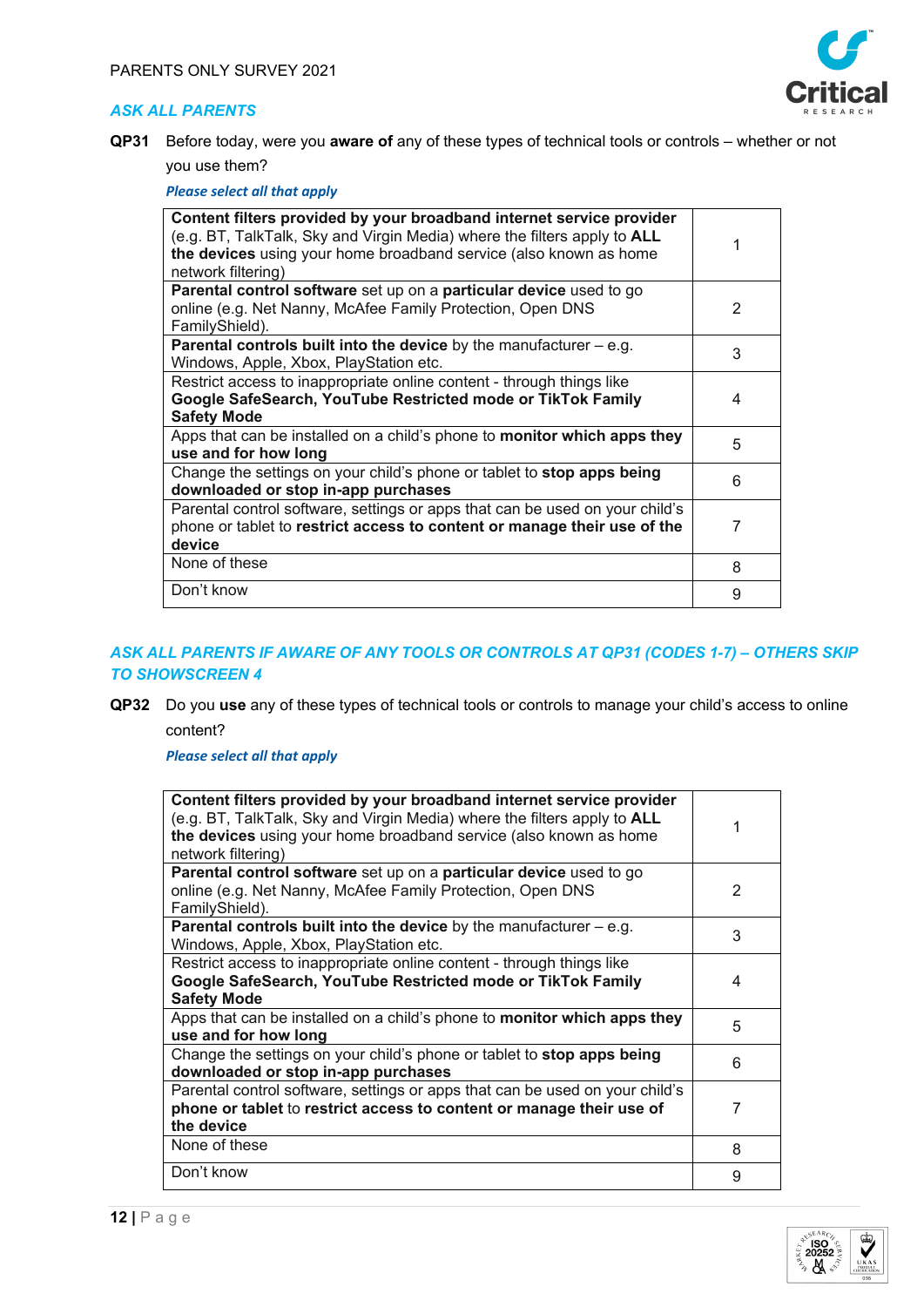

## *ASK ALL PARENTS WHO ARE AWARE OF CONTENT FILTERS AT QP31 (CODE 1) – OTHERS SKIP TO SHOWSCREEN 4*

**QP42A** You said earlier you were aware of:

**Content filters provided by your broadband internet service provider (e.g. BT, TalkTalk, Sky and Virgin Media) where the filters apply to ALL the devices using your home broadband service (also known as home network filtering)**

Here are some things that other people have said about this type of technical tool or control. Do any of these apply to your household?

*Please select all that apply*

| Content filters are complicated to use                                              |   |
|-------------------------------------------------------------------------------------|---|
| My child can find a way around content filters                                      | 2 |
| Content filters don't block enough                                                  | 3 |
| Content filters block too much/get in the way                                       | 4 |
| I prefer to supervise my child's online use by talking to them and setting<br>rules | 5 |
| I can trust my child to be sensible/ responsible                                    | 6 |
| My child is too young/ don't need to worry about this yet                           |   |
| None of these apply                                                                 | 8 |
| Don't know                                                                          | 9 |
|                                                                                     |   |

## *SHOWSCREEN 4 -SHOW ALL PARENTS WHOSE CHILD GOES ONLINE USING ANY TYPE OF DEVICE AT QP1 (CODES 1-6) – OTHERS SKIP TO SHOWSCREEN 5*

At the next few screens you will see a series of statements. Please show the extent to which you agree with each one in relation to [your child] and their online activities.

Please also think about how you would feel about any activities that your child doesn't currently do online.

## *ASK ALL PARENTS WHOSE CHILD GOES ONLINE USING ANY TYPE OF DEVICE AT QP1*

**QP48AB** To what extent do you agree with this statement in relation to [your child]:

The benefits to my child of using social media, messaging and video sharing outweigh the risks.

This could be on apps or sites like TikTok, YouTube, Instagram, Snapchat and WhatsApp.

| Strongly disagree          |   |
|----------------------------|---|
| Slightly disagree          |   |
| Neither agree nor disagree |   |
| Slightly agree             |   |
| Strongly agree             | 5 |
| Don't know                 |   |

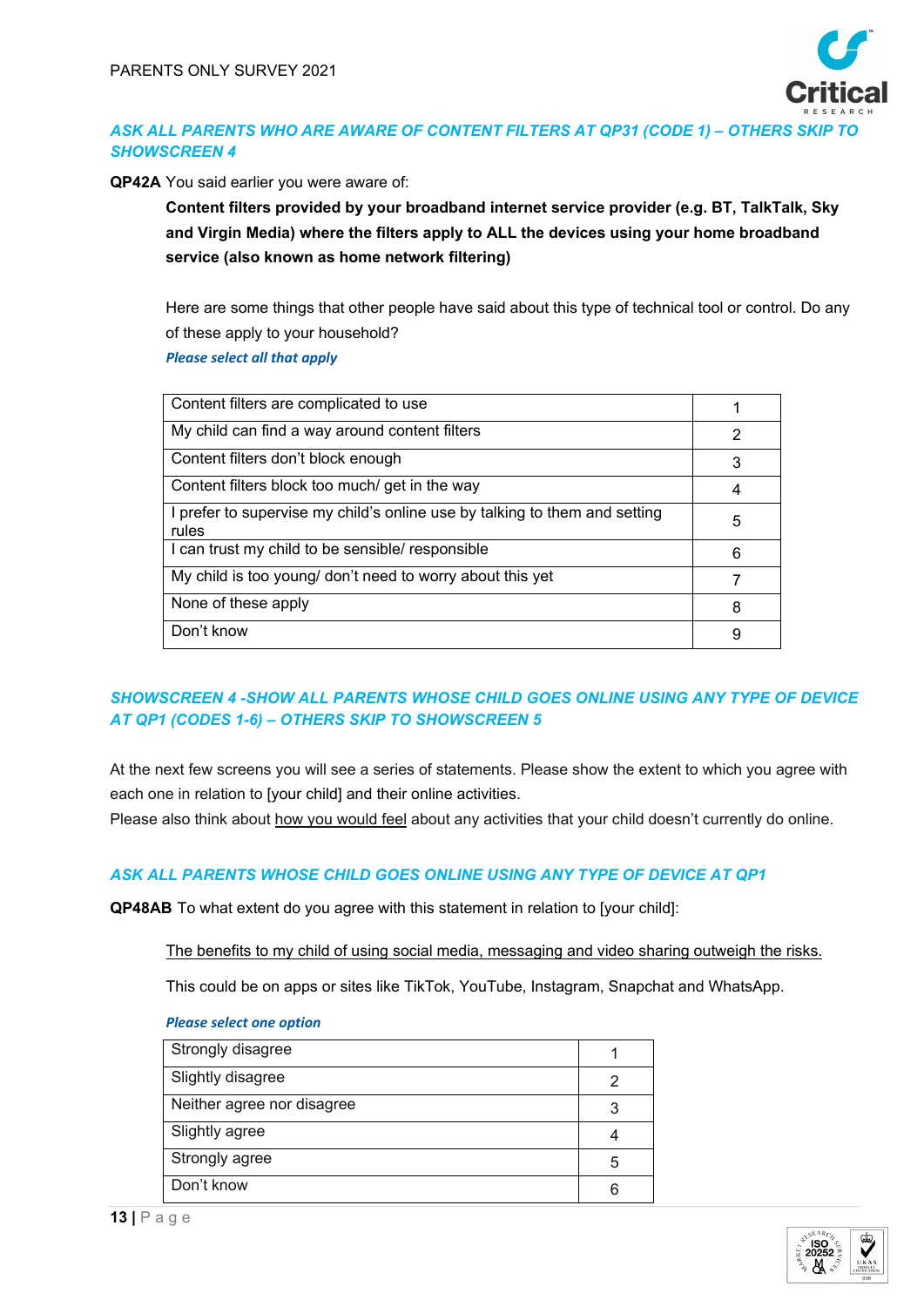

**QP48AD** To what extent do you agree with this statement in relation to [your child]:

The benefits to my child of playing games outweigh the risks.

This could be on a games console, mobile phone, tablet or laptop.

#### *Please select one option*

| Strongly disagree          |   |
|----------------------------|---|
| Slightly disagree          |   |
| Neither agree nor disagree |   |
| Slightly agree             |   |
| Strongly agree             | 5 |
| Don't know                 |   |

### *ASK ALL PARENTS WHOSE CHILD GOES ONLINE USING ANY TYPE OF DEVICE AT QP1*

**QP48AE** To what extent do you agree with this statement in relation to [your child]:

The benefits to my child of using the internet to gather information outweigh the risks.

This could be from search engines like Google or Bing, Wikipedia or news websites.

#### *Please select one option*

| Strongly disagree          |   |
|----------------------------|---|
| Slightly disagree          |   |
| Neither agree nor disagree | З |
| Slightly agree             |   |
| Strongly agree             | 5 |
| Don't know                 |   |
|                            |   |

### *ASK ALL PARENTS WHOSE CHILD GOES ONLINE USING ANY TYPE OF DEVICE AT QP1*

**QP48B** How do you feel about this statement in relation to [your child]:

I feel I know enough to help my child to stay safe online

| Strongly disagree          |   |
|----------------------------|---|
| Slightly disagree          |   |
| Neither agree nor disagree |   |
| Slightly agree             |   |
| Strongly agree             | 5 |
| Don't know                 | 6 |

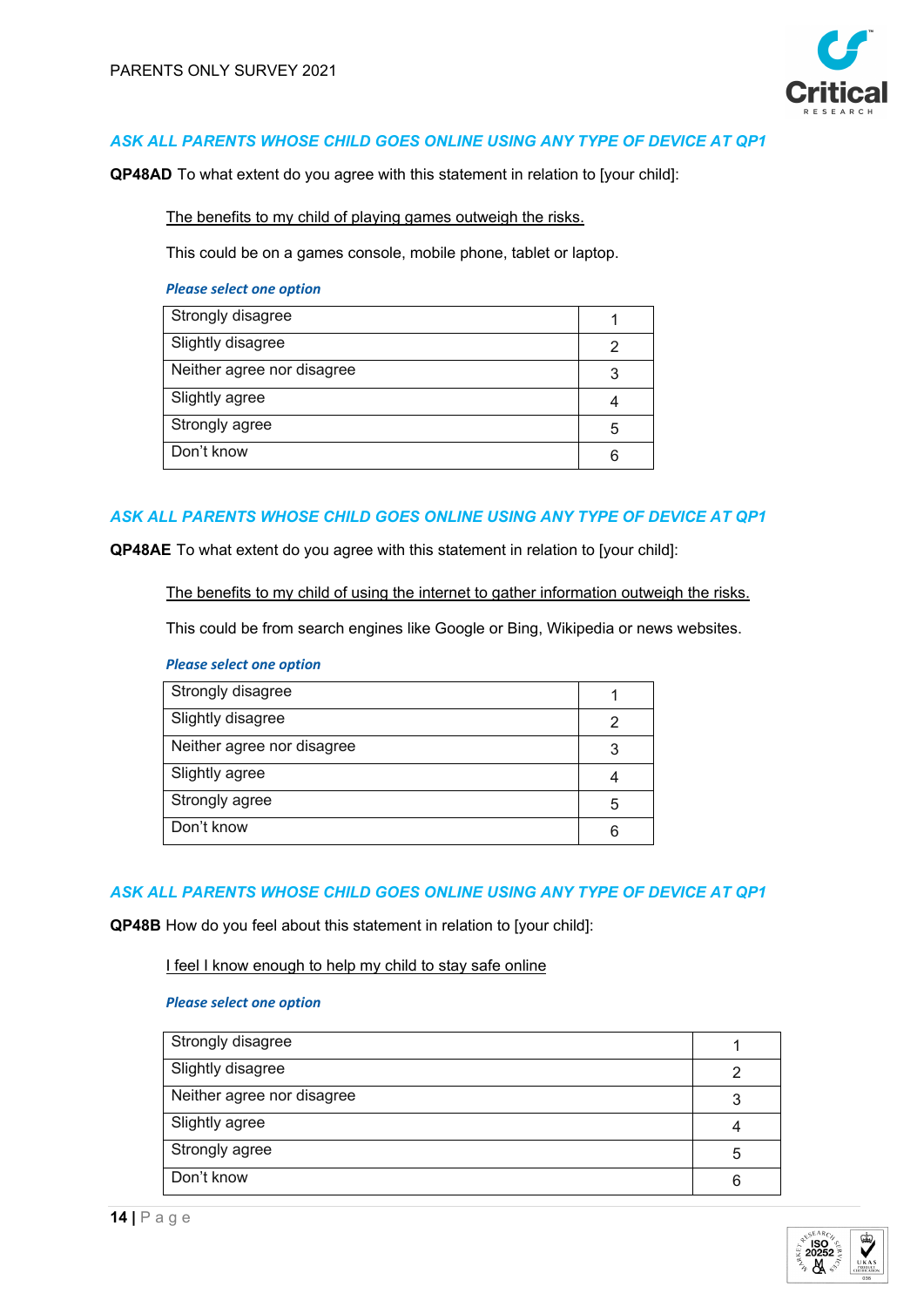

## *SHOWSCREEN 5 -SHOW ALL PARENTS WHOSE CHILD GOES ONLINE USING ANY TYPE OF DEVICE AT QP1 (CODES 1-6) – OTHERS SKIP TO SHOWSCREEN 6*

At the next few screens you will see a series of questions to understand the extent to which you are concerned about these aspects of [your child] online use.

# *ASK ALL PARENTS WHOSE CHILD GOES ONLINE USING ANY TYPE OF DEVICE AT QP1 RANDOMISE QP51D-QP51J. ASK QP51L THEN QP51K AS THE LAST TWO QUESTIONS*

#### **QP51D To what extent are you concerned about these aspects of your child's online use:**

Them giving out their personal details to inappropriate people

#### *Please select one option*

| Very concerned       |   |
|----------------------|---|
| Fairly concerned     |   |
| Neither/nor          | વ |
| Not very concerned   |   |
| Not at all concerned |   |
| Don't know           | 6 |
|                      |   |

### *ASK ALL PARENTS WHOSE CHILD GOES ONLINE USING ANY TYPE OF DEVICE AT QP1*

### **QP51E To what extent are you concerned about these aspects of your child's online use:**

Them being bullied online/ cyberbullying

| Very concerned       |   |
|----------------------|---|
| Fairly concerned     |   |
| Neither/nor          |   |
| Not very concerned   |   |
| Not at all concerned | 5 |
| Don't know           | 6 |

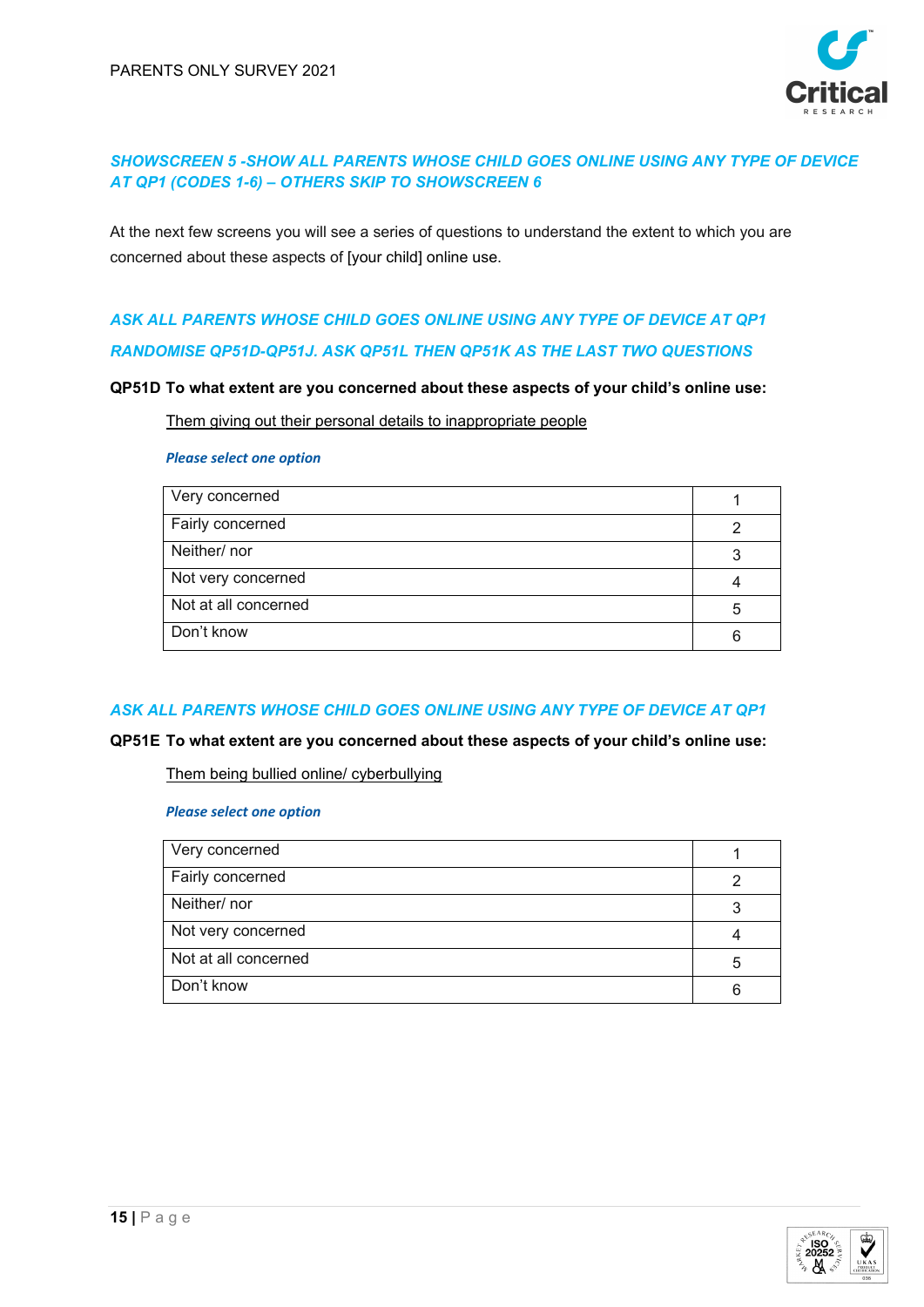

#### **QP51F To what extent are you concerned about these aspects of your child's online use:**

Damaging their reputation either now or in the future

#### *Please select one option*

| Very concerned       |  |
|----------------------|--|
| Fairly concerned     |  |
| Neither/nor          |  |
| Not very concerned   |  |
| Not at all concerned |  |
| Don't know           |  |

### *ASK ALL PARENTS WHOSE CHILD GOES ONLINE USING ANY TYPE OF DEVICE AT QP1*

#### **QP51G To what extent are you concerned about these aspects of your child's online use:**

#### Seeing content which encourages them to hurt or harm themselves

#### *Please select one option*

| Very concerned       |  |
|----------------------|--|
| Fairly concerned     |  |
| Neither/nor          |  |
| Not very concerned   |  |
| Not at all concerned |  |
| Don't know           |  |

#### *ASK ALL PARENTS WHOSE CHILD GOES ONLINE USING ANY TYPE OF DEVICE AT QP1*

#### **QP51H To what extent are you concerned about these aspects of your child's online use:**

The pressure on them to spend money online

| Very concerned       |   |
|----------------------|---|
| Fairly concerned     |   |
| Neither/nor          |   |
| Not very concerned   |   |
| Not at all concerned | b |
| Don't know           |   |

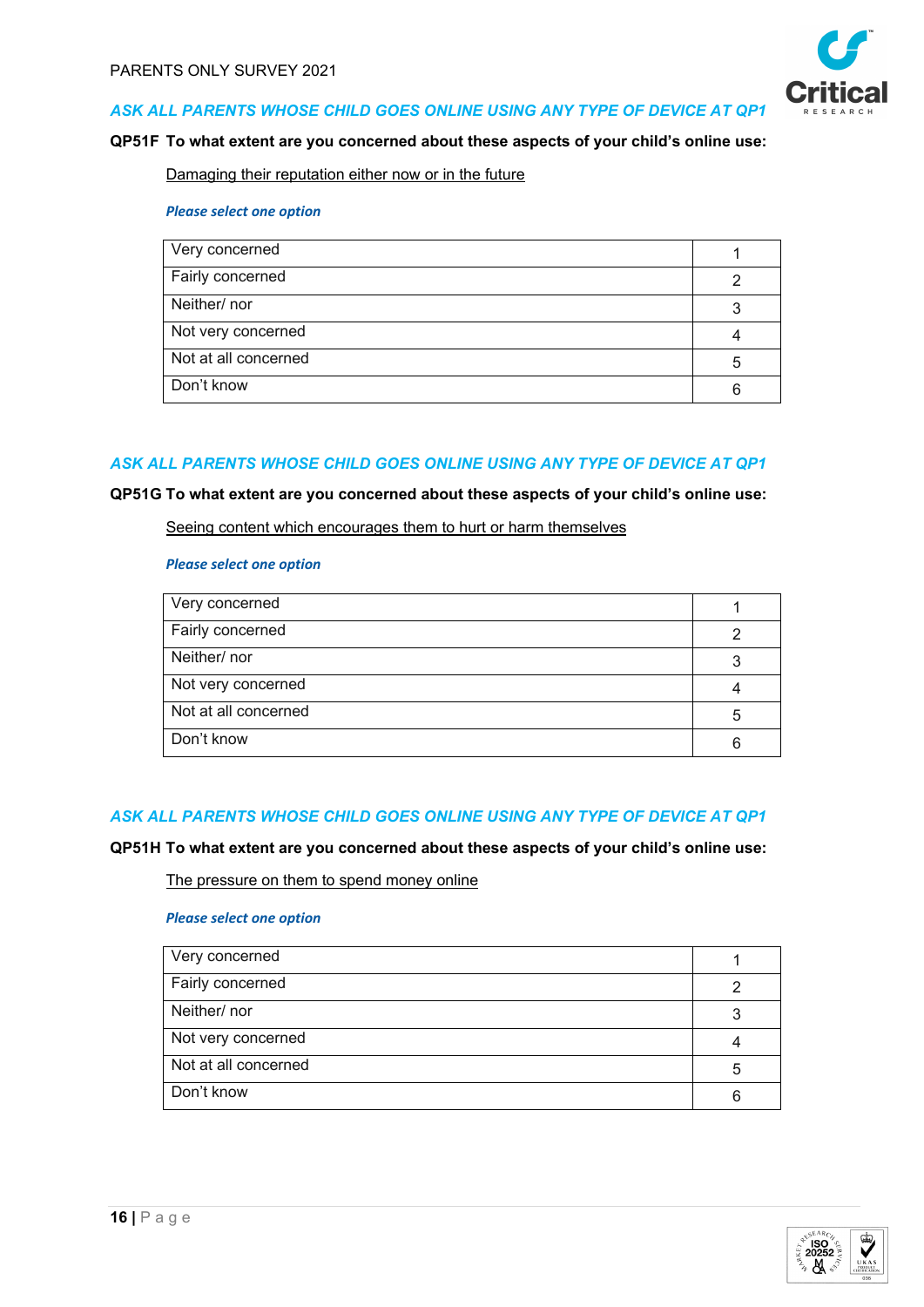

#### **QP51I To what extent are you concerned about these aspects of your child's online use:**

Companies collecting information about what they are doing online (e.g. what they have been looking at online/ sites they have visited etc.)

#### *Please select one option*

| Very concerned       |  |
|----------------------|--|
| Fairly concerned     |  |
| Neither/nor          |  |
| Not very concerned   |  |
| Not at all concerned |  |
| Don't know           |  |

#### *ASK ALL PARENTS WHOSE CHILD GOES ONLINE USING ANY TYPE OF DEVICE AT QP1*

#### **QP51J To what extent are you concerned about these aspects of your child's online use:**

The possibility of them being influenced by extreme views online - whether political, social or religious

#### *Please select one option*

| Very concerned       |   |
|----------------------|---|
| Fairly concerned     |   |
| Neither/nor          |   |
| Not very concerned   |   |
| Not at all concerned | 5 |
| Don't know           |   |

### *ASK ALL PARENTS WHOSE CHILD GOES ONLINE USING ANY TYPE OF DEVICE AT QP1*

#### **QP51L To what extent are you concerned about these aspects of your child's online use:**

#### Seeing 'Adult' or sexual content

| Very concerned       |   |
|----------------------|---|
| Fairly concerned     |   |
| Neither/nor          |   |
| Not very concerned   |   |
| Not at all concerned | 5 |
| Don't know           |   |

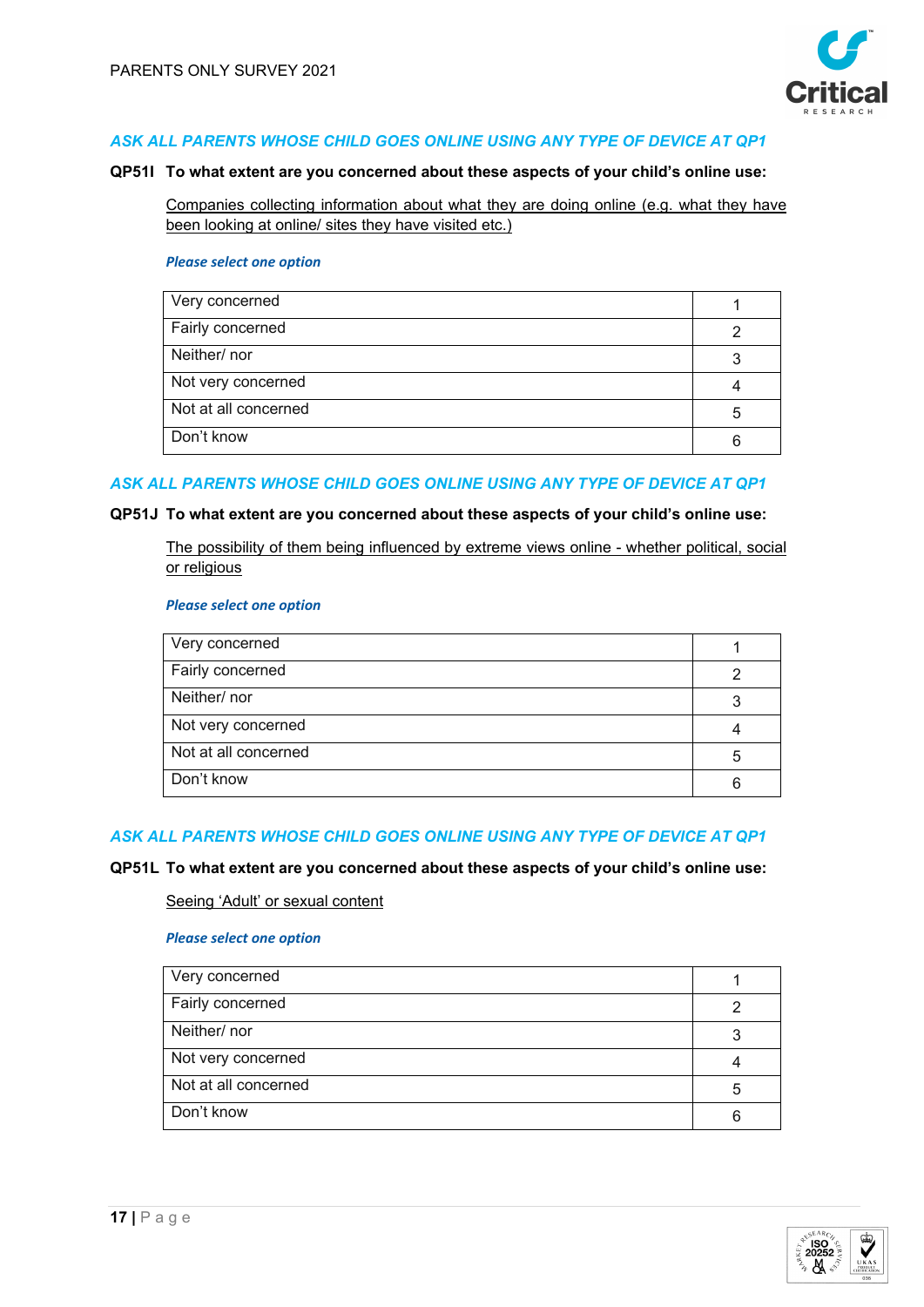

#### **QP51K To what extent are you concerned about these aspects of your child's online use:**

Seeing any other type of content which is not appropriate for their age group - for example, in terms of violence, bad language, disturbing content, and so on (other than 'Adult' or sexual content)

#### *Please select one option*

| Very concerned       |   |
|----------------------|---|
| Fairly concerned     | ⌒ |
| Neither/nor          | 3 |
| Not very concerned   |   |
| Not at all concerned | 5 |
| Don't know           |   |

## *ASK ALL PARENTS WHOSE CHILD GOES ONLINE USING ANY TYPE OF DEVICE AT QP1*

**QP52A** In the past 12 months, has [your child] told you about anything they have seen online that has scared or upset them?

#### *Please select one option*

| Yes        |  |
|------------|--|
| No         |  |
| Don't know |  |

## *ASK ALL PARENTS WHOSE CHILD HAS TOLD THEM ABOUT SOMETHING AT QP52A (CODE 1) – OTHERS SKIP TO QP53*

**QP52B** What – if anything – did you do when your child told you about something they had seen online that had scared or upset them?

| Talked to my child about what had happened                       |    |
|------------------------------------------------------------------|----|
| Sought advice on how to handle the situation                     | 2  |
| Advised/ told my child to block certain people/ types of content | 3  |
| Advised/ told my child to stop using certain apps/ sites         | 4  |
| Reported the content to the website/ app it appeared on          | 5  |
| Reported the content another way                                 | 6  |
| Set up filters/ parental controls                                |    |
| Anything else - please say                                       | 8  |
| No particular action taken                                       | 9  |
| Prefer not to say                                                | 10 |
|                                                                  |    |

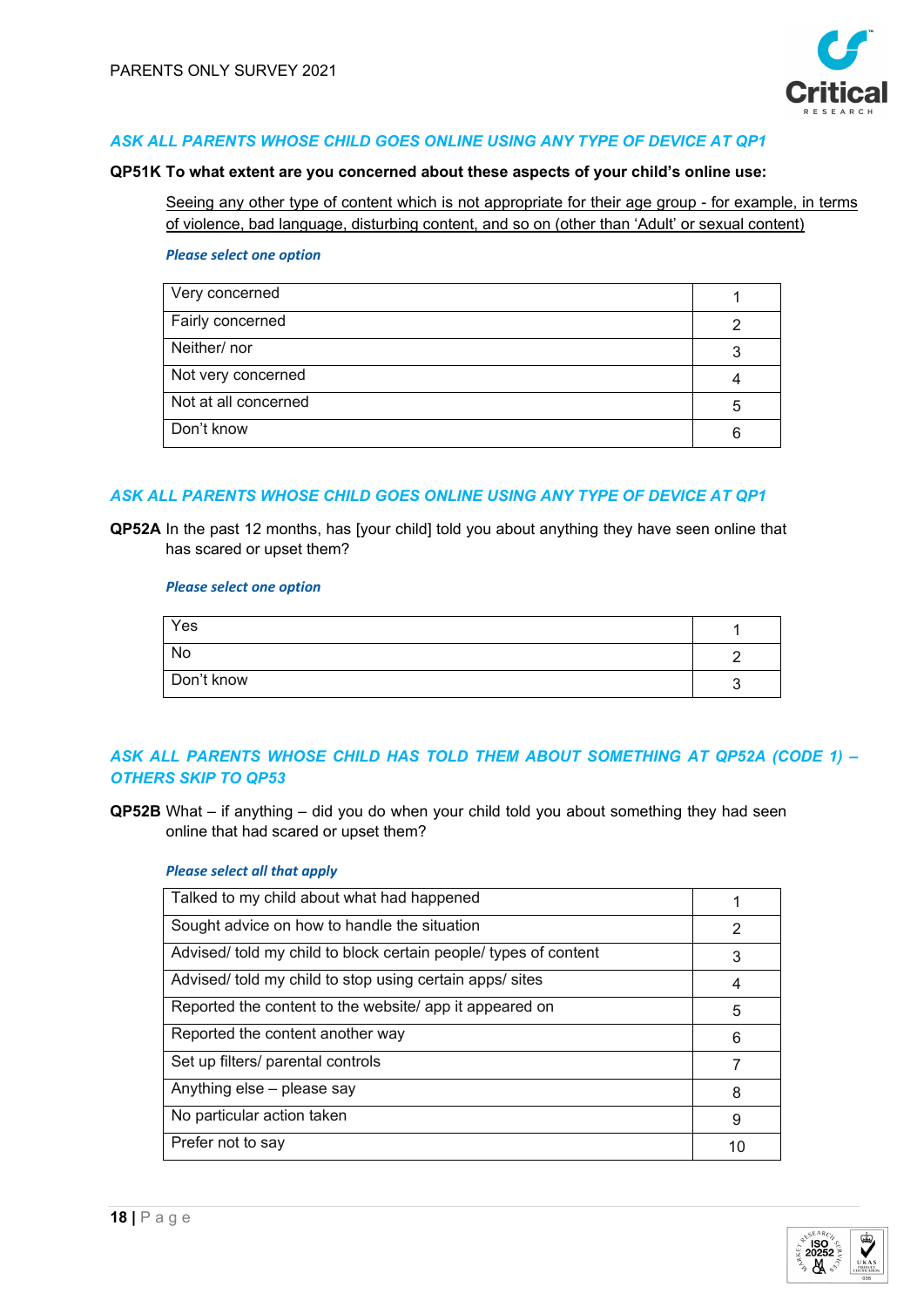

### *ASK ALL PARENTS WHOSE CHILD GOES ONLINE USING ANY TYPE OF DEVICE AT QP1 (CODES 1- 6) – OTHERS SKIP TO SHOWSCREEN 6*

**QP53** Thinking about what [your child] does online, which – if any – of these applies to them?

### **Being online helps them…**

#### *Please select all that apply*

| To learn a new skill                                                  |    |
|-----------------------------------------------------------------------|----|
| To develop creative skills                                            | 2  |
| To build or maintain friendships                                      | 3  |
| With their schoolwork/ homework                                       | 4  |
| To find useful information about any problems or issues they may have | 5  |
| To understand what other people think and feel about things           | 6  |
| To find out about or to support causes or organisations               |    |
| To find out about news                                                | 8  |
| To develop skills with reading and numbers                            | 9  |
| None of these                                                         | 10 |
| Don't know                                                            | 11 |
|                                                                       |    |

## *SHOWSCREEN 6 – SHOW ALL PARENTS WHOSE CHILD HAS THEIR OWN MOBILE PHONE AT QP3F (CODES 1-2) – OTHERS SKIP TO SHOWSCREEN 7*

Now some questions about your child's use of their mobile phone.

## *ASK ALL PARENTS WHOSE CHILD HAS THEIR OWN MOBILE PHONE*

**QP59** Do you have any of these rules about the use that [your child] makes of their mobile phone?

| Rules about how much time they spend using their phone   |   |
|----------------------------------------------------------|---|
| Rules about how much money they can spend on their phone | 2 |
| Rules about downloading apps onto their phone            |   |
| Rules about who they are in contact with on their phone  | 4 |
| Rules about when they can use their phone                | 5 |
| Rules about not taking their phone to bed                | 6 |
| Other rules - please say                                 |   |
| No, do not have any rules                                | 8 |

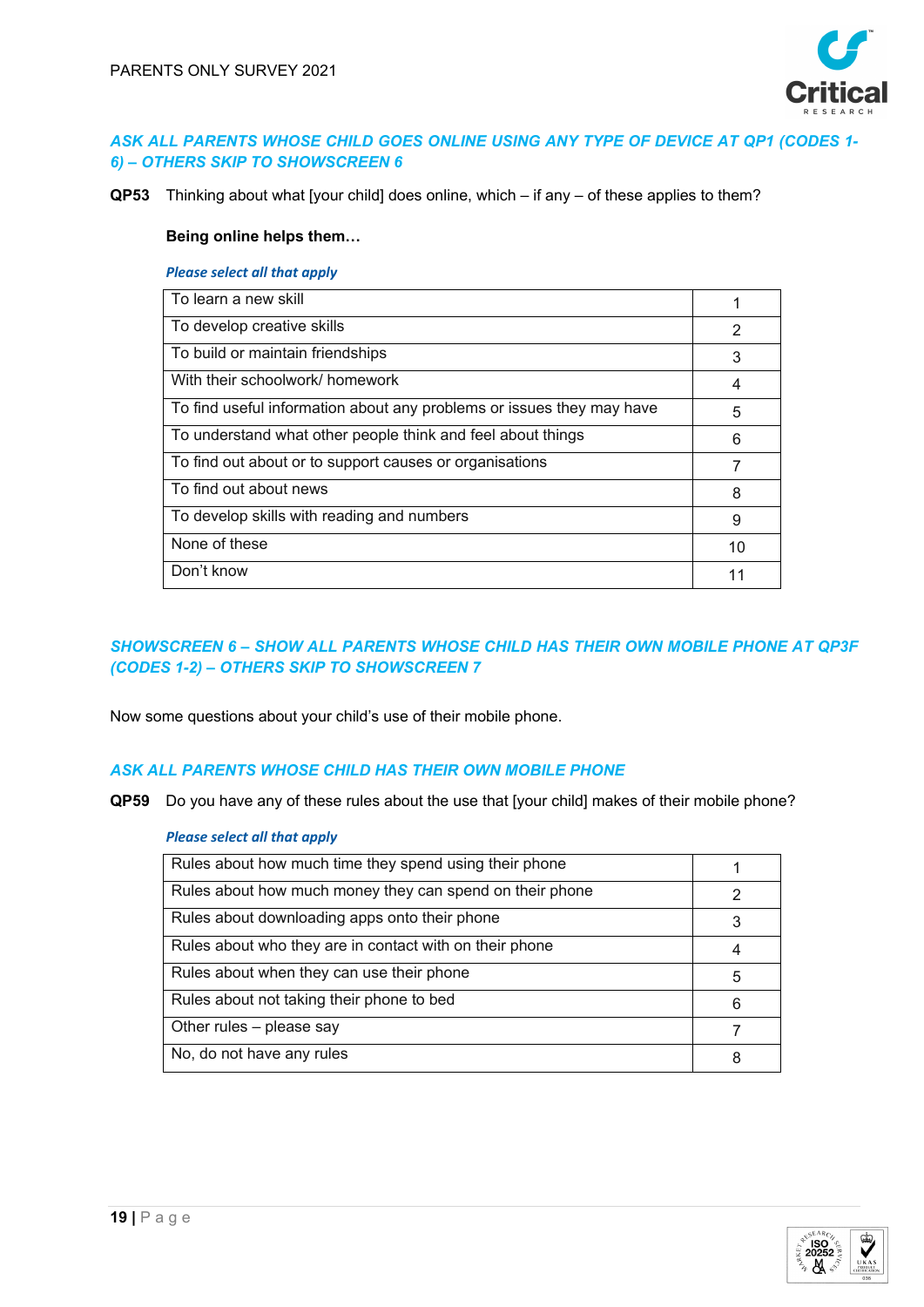

### *ASK ALL PARENTS WHOSE CHILD HAS THEIR OWN MOBILE PHONE*

#### **QP60B To what extent are you concerned about these aspects of your child's mobile phone use:**

Who they are in contact with using their mobile phone?

#### *Please select one option*

| Very concerned       |  |
|----------------------|--|
| Fairly concerned     |  |
| Neither/nor          |  |
| Not very concerned   |  |
| Not at all concerned |  |
| Don't know           |  |

#### *ASK ALL PARENTS WHOSE CHILD HAS THEIR OWN MOBILE PHONE*

#### **QP60D To what extent are you concerned about these aspects of your child's mobile phone use:**

Being bullied via calls/ texts/ emails/ messages to their mobile phone?

#### *Please select one option*

| Very concerned       |   |
|----------------------|---|
| Fairly concerned     |   |
| Neither/nor          |   |
| Not very concerned   |   |
| Not at all concerned | 5 |
| Don't know           | 6 |

#### *ASK ALL PARENTS WHOSE CHILD HAS THEIR OWN MOBILE PHONE*

**QP61** Some major mobile phone networks in the UK offer a block on Adult or 18+ content, which requires users to go through an age verification process before this content can be unblocked and received on the user's phone.

Did you know about this block on Adult content before today?

| Yes        |  |
|------------|--|
| No         |  |
| Don't know |  |

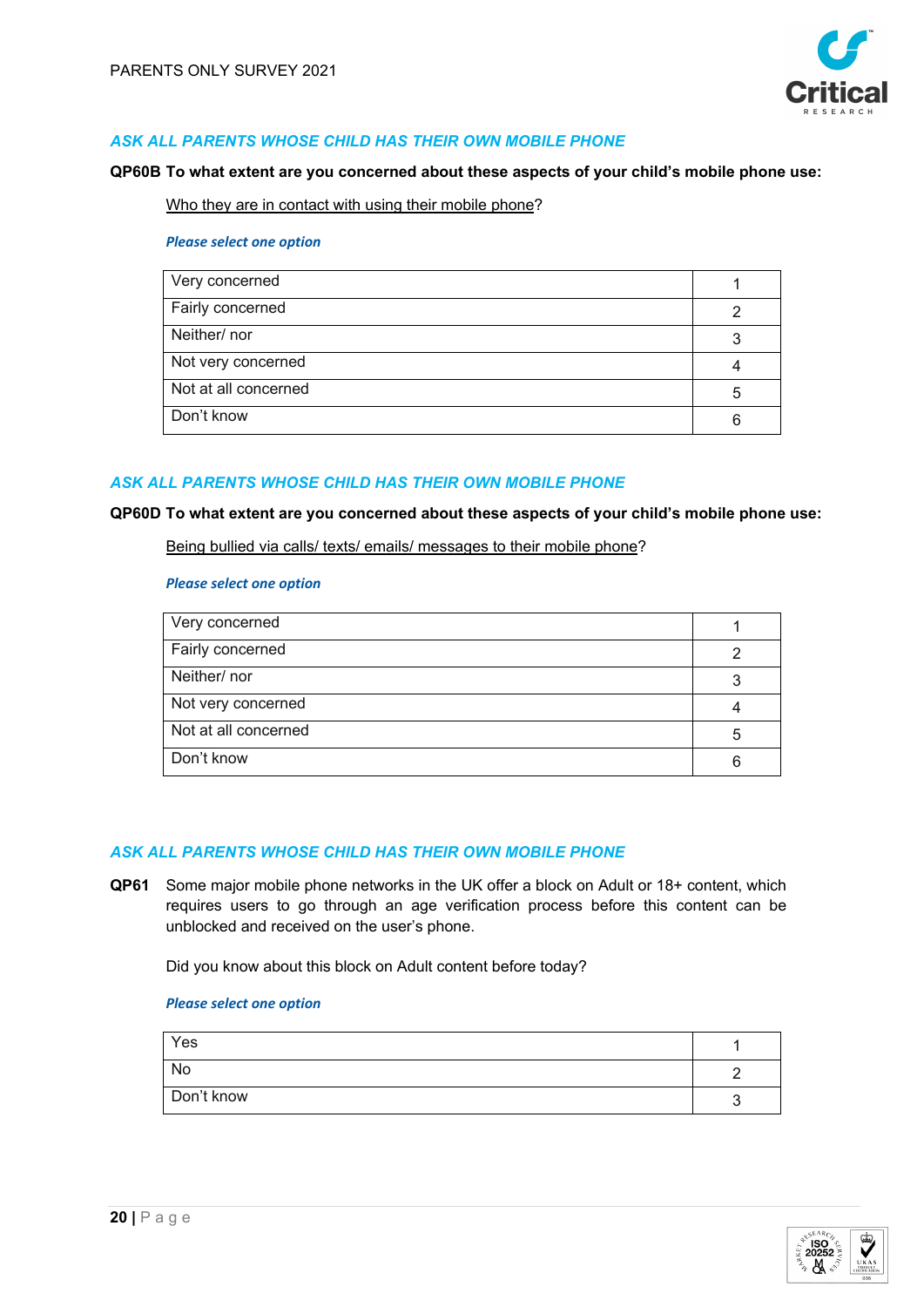

### *ASK ALL PARENTS WHOSE CHILD HAS THEIR OWN MOBILE PHONE AT QP3F (CODES 1-2) WHO ARE AWARE OF THE BLOCK AT QP61 (CODE 1) – OTHERS SKIP TO SHOWSCREEN 7*

**QP62** Do you know whether this block on accessing Adult content is set up on your child's mobile phone?

#### *Please select one option*

| Block on Adult content is in place                        |  |
|-----------------------------------------------------------|--|
| Block on Adult content is not in place                    |  |
| Don't know whether the block in Adult content is in place |  |
| Not applicable – child's phone is not able to go online   |  |

### *SHOWSCREEN 7 - SHOW ALL PARENTS*

Now some questions about playing games.

### *ASK ALL PARENTS*

**QP65** Does [your child] play games at home or elsewhere in any of these ways?

| On a games console or games player<br>(e.g. PlayStation, Xbox, Nintendo Switch, Nintendo DS or PS Vita) |   |
|---------------------------------------------------------------------------------------------------------|---|
| On a desktop computer, laptop, or netbook                                                               | 2 |
| On a mobile phone or smartphone                                                                         | 3 |
| On a tablet                                                                                             |   |
| Through an app on a smart TV                                                                            | 5 |
| On a virtual reality gaming headset / device<br>(e.g. Oculus, Samsung Gear VR)                          | 6 |
| Using wearable technology like a smartwatch (such as an Apple Watch)                                    |   |
| No, never play games                                                                                    | 8 |

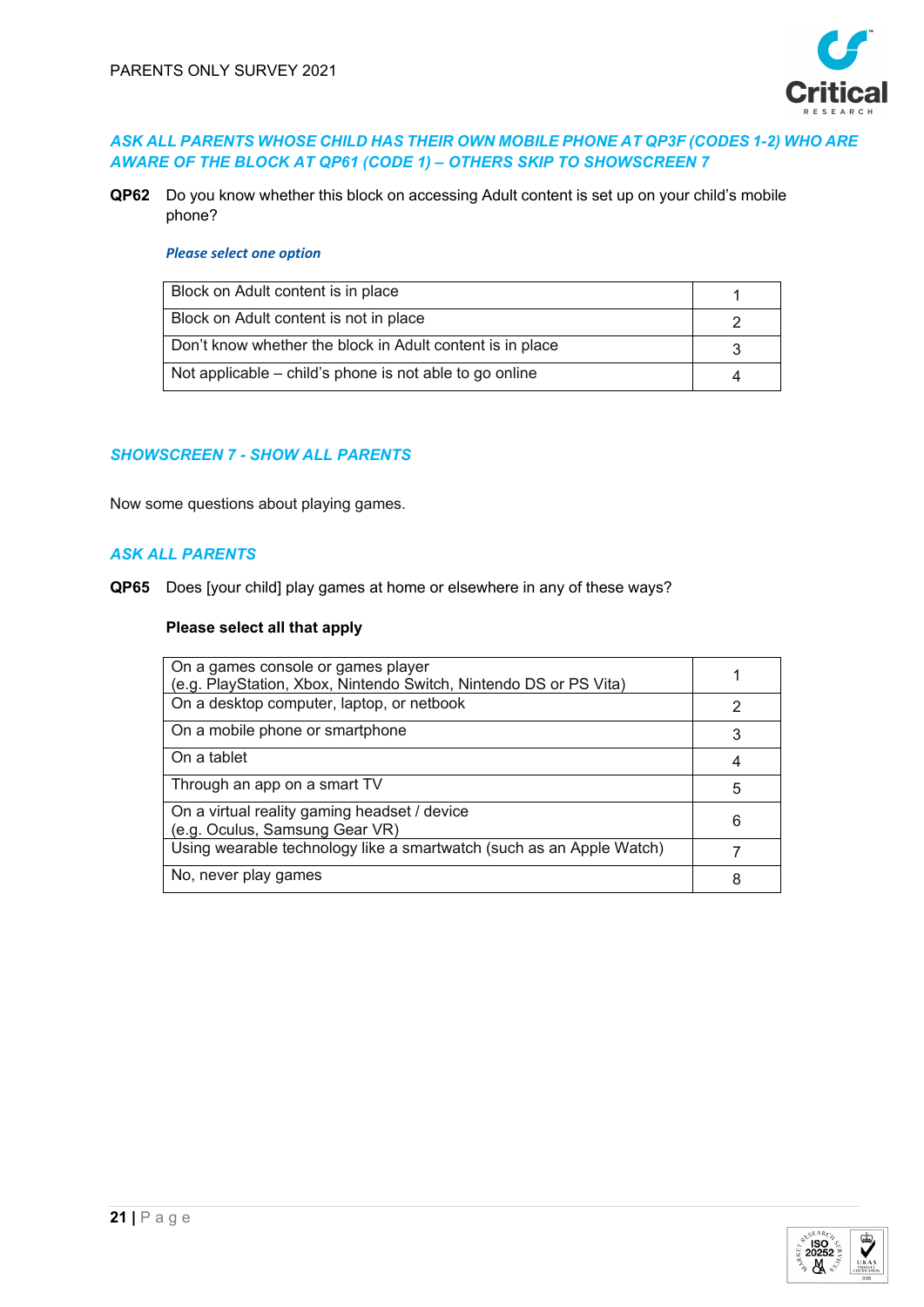

### *ASK ALL PARENTS WHOSE CHILD PLAYS GAMES AT QP65 (CODES 1-7) – OTHERS SKIP TO SHOWSCREEN 8*

**QP67** Do you have any of these rules about the games that [your child] plays at home or elsewhere?

### *Please select all that apply*

| Rules about only playing games with an age appropriate rating                                   |   |
|-------------------------------------------------------------------------------------------------|---|
| Rules about only playing games with appropriate content (no violence/<br>nudity/ swearing etc.) | 2 |
| Rules about how much time they spend playing games                                              | 3 |
| Rules about when they can play games                                                            |   |
| Rules about who they can play games with or play against                                        | 5 |
| Rules about whether they can play games online                                                  | 6 |
| Rules about purchasing or downloading games or apps/ in-app purchasing                          |   |
| Other rules - please say                                                                        | 8 |
| No, do not have any rules                                                                       | 9 |
|                                                                                                 |   |

## *ASK ALL PARENTS WHOSE CHILD PLAYS GAMES*

#### **QP74A To what extent are you concerned about these aspects of your child's games playing:**

The content of the games they are playing, in terms of violence, bad language, disturbing content, and so on

| Very concerned       |   |
|----------------------|---|
| Fairly concerned     |   |
| Neither/nor          |   |
| Not very concerned   |   |
| Not at all concerned | 5 |
| Don't know           |   |
|                      |   |

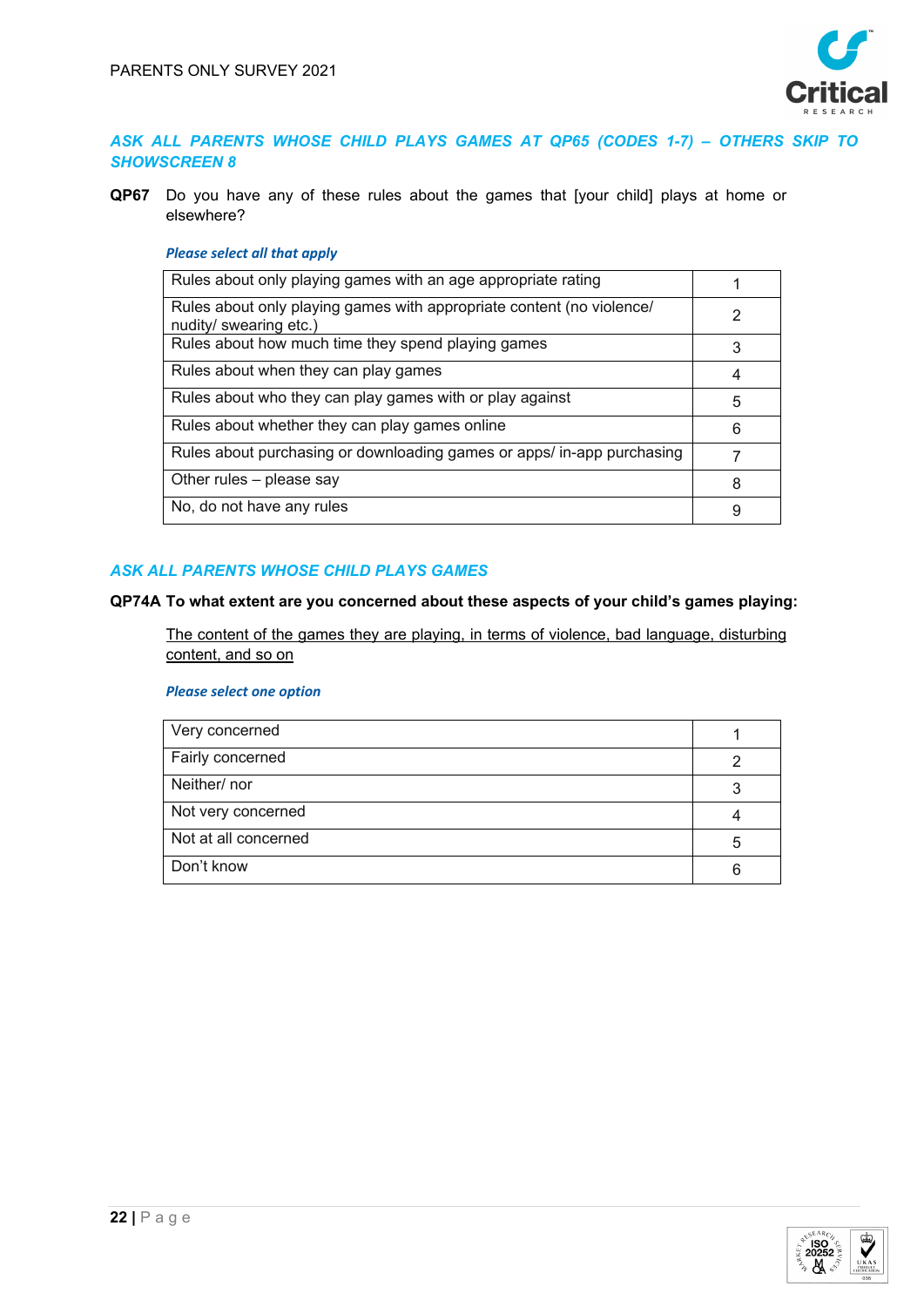

### *ASK ALL PARENTS WHOSE CHILD PLAYS GAMES*

#### **QP74D To what extent are you concerned about these aspects of your child's games playing:**

The pressure to make in-game purchases, for things like access to upgrades, skins, loot-boxes, ingame currency or other rewards

### *Please select one option*

| Very concerned       |   |
|----------------------|---|
| Fairly concerned     |   |
| Neither/nor          |   |
| Not very concerned   |   |
| Not at all concerned | 5 |
| Don't know           |   |

## *ASK ALL PARENTS WHOSE CHILD PLAYS GAMES*

#### **QP74E To what extent are you concerned about these aspects of your child's games playing:**

The possibility of them being bullied by other players

#### *Please select one option*

| Very concerned       |   |
|----------------------|---|
| Fairly concerned     |   |
| Neither/nor          |   |
| Not very concerned   |   |
| Not at all concerned | b |
| Don't know           | 6 |

## *ASK ALL PARENTS WHOSE CHILD PLAYS GAMES*

### **QP74F To what extent are you concerned about these aspects of your child's games playing:**

The possibility of them talking to strangers while gaming, whether within the game or via the chat function

| Very concerned       |  |
|----------------------|--|
| Fairly concerned     |  |
| Neither/nor          |  |
| Not very concerned   |  |
| Not at all concerned |  |
| Don't know           |  |

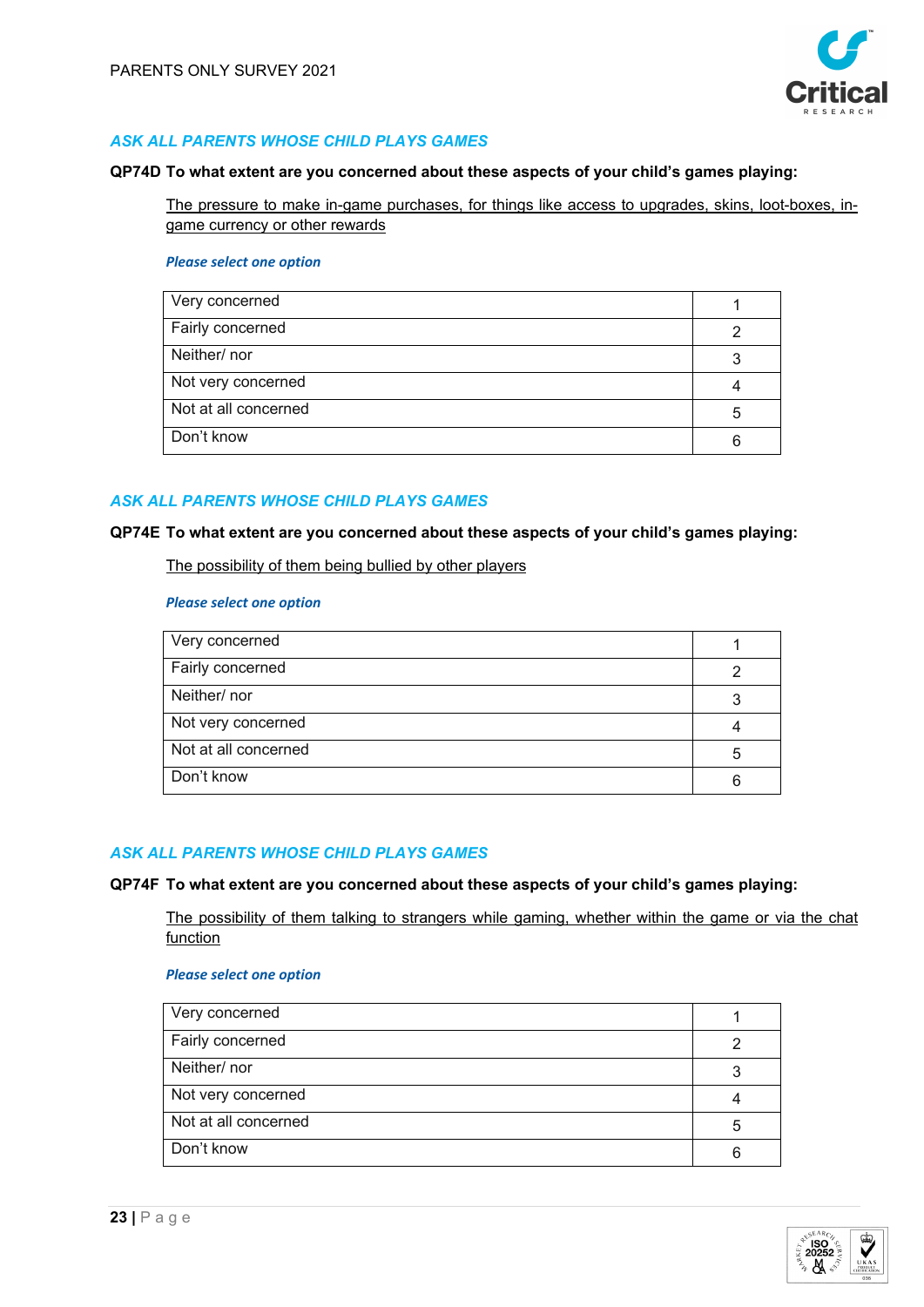

## *SHOWSCREEN 8 - SHOW ALL PARENTS*

Now some questions about your child's screen time – so the time your child spends looking at the different screens they may use, including TV, mobile phones, laptops, tablets and gaming devices.

### *ASK ALL PARENTS*

**QP75A** How do you feel about this statement in relation to [your child]:

### I find it hard to control my child's screen time

#### *Please select one option*

| Strongly disagree          |   |
|----------------------------|---|
| Slightly disagree          | 2 |
| Neither agree nor disagree | 3 |
| Slightly agree             | 4 |
| Strongly agree             | 5 |
| Don't know                 | 6 |

### *ASK ALL PARENTS*

**QP75B** How do you feel about this statement in relation to [your child]:

I think my child has a good balance between screen time and doing other things

#### *Please select one option*

| Strongly disagree          |   |
|----------------------------|---|
| Slightly disagree          |   |
| Neither agree nor disagree | 3 |
| Slightly agree             |   |
| Strongly agree             | 5 |
| Don't know                 | 6 |

### *SHOWSCREEN 9 – SHOW ALL PARENTS*

We'd now like to ask you some questions about your child and your household.

These questions are used to help us to group the different people who respond to the survey from across the UK when we look at the results. You are, of course, free to choose not to answer each question.

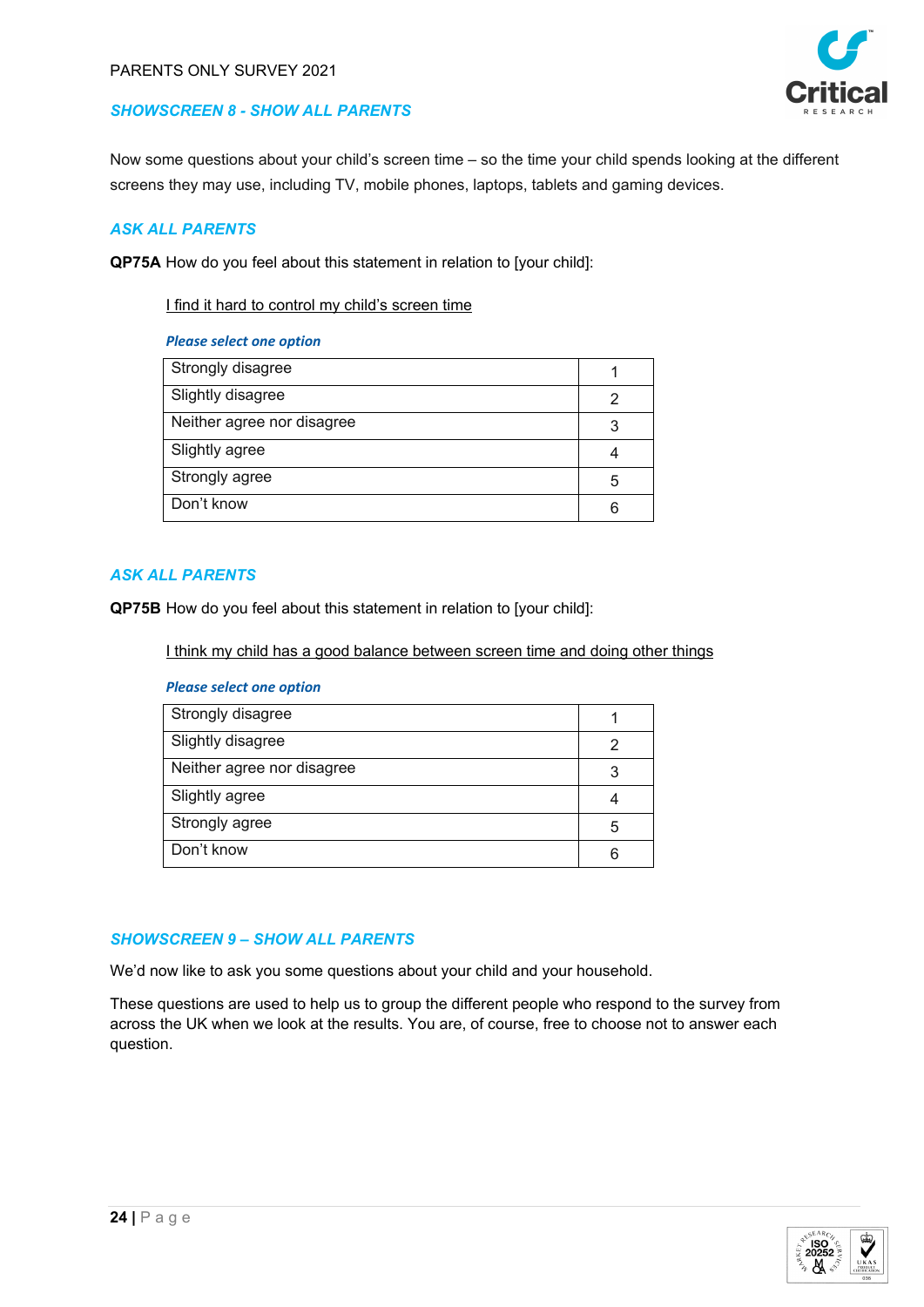

### *ASK ALL PARENTS OF 4-15S*

**C1A** Which school year is [your child] in?

### *Please select one option*

|         | <b>England and Wales</b>                                | <b>Northern Ireland</b>                              | <b>Scotland</b>                                       |
|---------|---------------------------------------------------------|------------------------------------------------------|-------------------------------------------------------|
| Aged 3  | Don't ask as not at school                              | Don't ask as not at school                           | Don't ask as not at school                            |
| Aged 4  | Reception or not started<br>school or Prefer not to say | Year 1 or not started school<br>or Prefer not to say | Nursery or not started school<br>or Prefer not to say |
|         | Reception or Year 1 or                                  | Year 1 or Year 2 or Prefer                           | Nursery or P1 or Prefer not to                        |
| Aged 5  | Prefer not to say                                       | not to say                                           | say                                                   |
| Aged 6  | Year 1 or Year 2 or Prefer<br>not to say                | Year 2 or Year 3 or Prefer<br>not to say             | P1 or P2 or Prefer not to say                         |
|         | Year 2 or Year 3 or Prefer                              | Year 3 or Year 4 or Prefer                           |                                                       |
| Aged 7  | not to say                                              | not to say                                           | P2 or P3 or Prefer not to say                         |
|         | Year 3 or Year 4 or Prefer                              | Year 4 or Year 5 or Prefer                           |                                                       |
| Aged 8  | not to say                                              | not to say                                           | P3 or P4 or Prefer not to say                         |
|         | Year 4 or Year 5 or Prefer                              | Year 5 or Year 6 or Prefer                           |                                                       |
| Aged 9  | not to say                                              | not to say                                           | P4 or P5 or Prefer not to say                         |
|         | Year 5 or Year 6 or Prefer                              | Year 6 or Year 7 or Prefer                           |                                                       |
| Aged 10 | not to say                                              | not to say                                           | P5 or P6 or Prefer not to say                         |
|         | Year 6 or Year 7 or Prefer                              | Year 7 or Year 8 or Prefer                           |                                                       |
| Aged 11 | not to say                                              | not to say                                           | P6 or P7 or Prefer not to say                         |
|         | Year 7 or Year 8 or Prefer                              | Year 8 or Year 9 or Prefer                           |                                                       |
| Aged 12 | not to say                                              | not to say                                           | P7 or S1 or Prefer not to say                         |
|         | Year 8 or Year 9 or Prefer                              | Year 9 or Year 10 or Prefer                          |                                                       |
| Aged 13 | not to say                                              | not to say                                           | S1 or S2 or Prefer not to say                         |
|         | Year 9 or Year 10 or Prefer                             | Year 10 or Year 11 or                                |                                                       |
| Aged 14 | not to say                                              | Prefer not to say                                    | S2 or S3 or Prefer not to say                         |
|         | Year 10 or Year 11 or Prefer                            | Year 11 or Year 12 or                                |                                                       |
| Aged 15 | not to say                                              | Prefer not to say                                    | S3 or S4 or Prefer not to say                         |

## *ASK ALL PARENTS OF 16-17S*

**C1B** Is [your child] in **full time** education?

| Yes               |  |
|-------------------|--|
| No                |  |
| Don't know        |  |
| Prefer not to say |  |

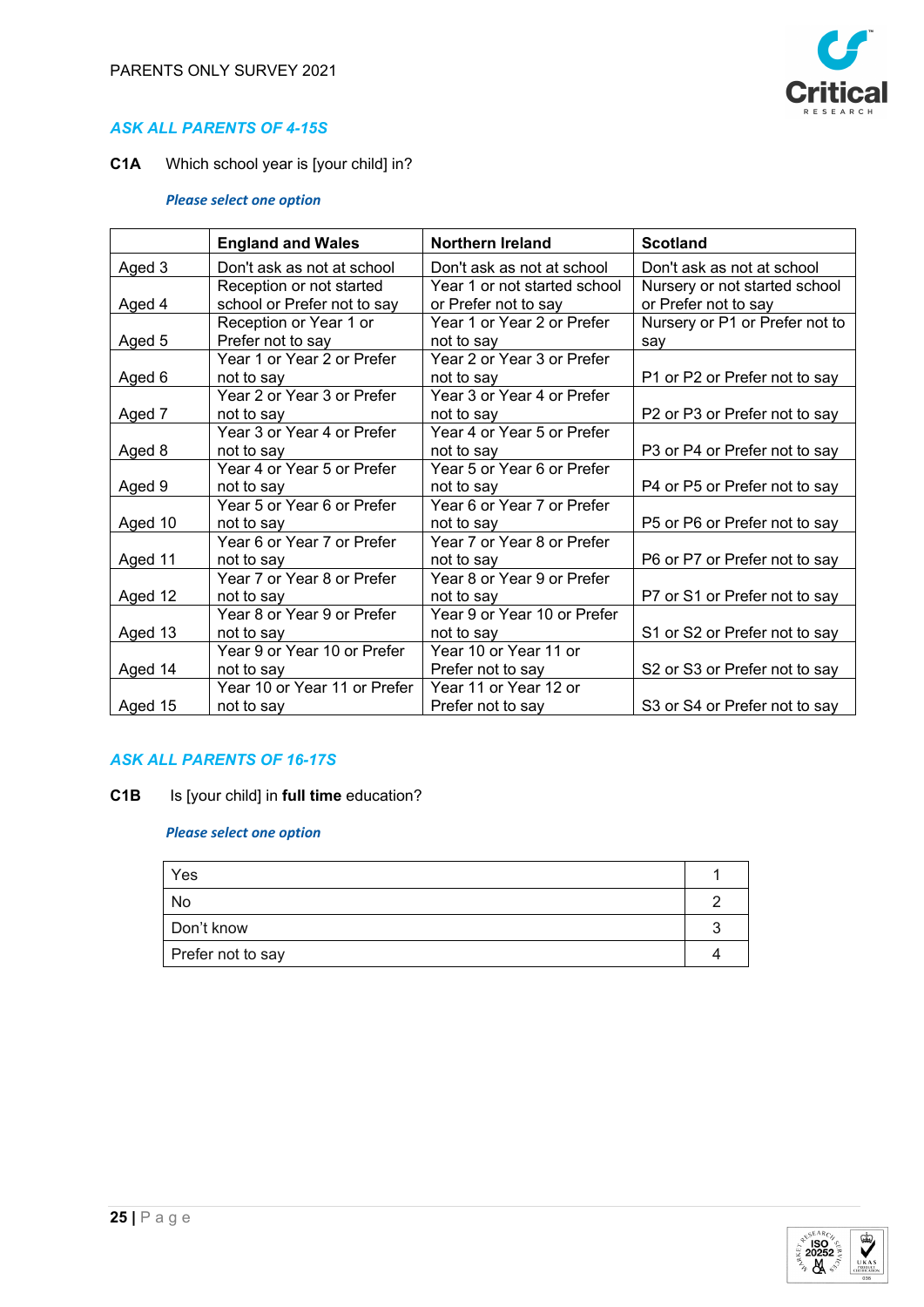

## *ASK ALL PARENTS OF 16-17s THAT ARE STILL IN FULL TIME EDUCATION AT C1B (CODE 1)*

**C1C** Which school year is [your child] in??

*Please select one option*

|         | <b>England and Wales</b>     | <b>Northern Ireland</b> | <b>Scotland</b>               |
|---------|------------------------------|-------------------------|-------------------------------|
|         | Year 11 or Year 12 or Prefer | Year 12 or Year 13 or   |                               |
| Aged 16 | not to say                   | Prefer not to say       | S4 or S5 or Prefer not to say |
|         | Year 12 or Year 13 or Prefer | Year 13 or Year 14 or   |                               |
| Aged 17 | not to say                   | Prefer not to say       | S5 or S6 or Prefer not to say |

### *ASK ALL PARENTS*

**C11.** Is English [your child]'s first or main language?

| Yes                                                                                            |  |
|------------------------------------------------------------------------------------------------|--|
| No.                                                                                            |  |
| $\mid$ Child is bilingual/ trilingual – using English equally with one or more other languages |  |
| Prefer not to say                                                                              |  |

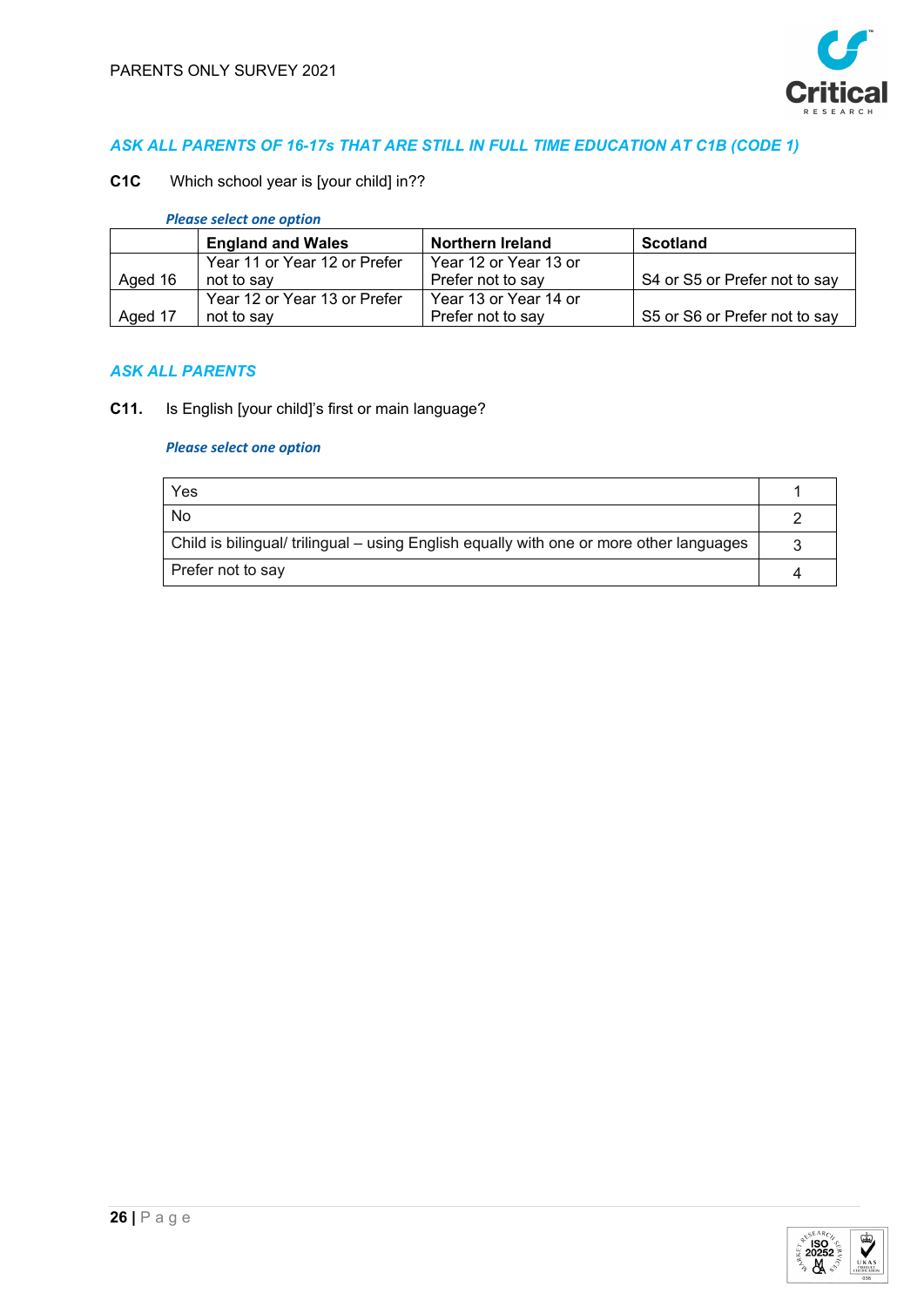

**C2** Which of these groups best describes your [your child]'s ethnic group or background

| <b>WHITE</b>                                      |                |
|---------------------------------------------------|----------------|
| English/ Welsh/ Scottish/ Northern Irish/ British | 1              |
| Irish                                             | $\overline{2}$ |
| Gypsy, Traveller or Irish Traveller               | 3              |
| Any other white background                        | 4              |
| <b>MIXED/ MULTIPLE ETHNIC GROUPS</b>              |                |
| White and Black Caribbean                         | 5              |
| White and Black African                           | 6              |
| White and Asian                                   | $\overline{7}$ |
| Any other mixed/ multiple ethnic background       | 8              |
| <b>ASIAN AND BRITISH ASIAN</b>                    |                |
| Indian                                            | 9              |
| Pakistani                                         | 10             |
| Bangladeshi                                       | 11             |
| Chinese                                           | 12             |
| Any other Asian background                        | 13             |
| <b>BLACK AND BLACK BRITISH</b>                    |                |
| Caribbean                                         | 14             |
| African                                           | 15             |
| Any other Black/ African/ Caribbean background    | 16             |
| <b>OTHER ETHNIC GROUP</b>                         |                |
| Arab                                              | 17             |
| Any other ethnic background                       | 18             |
| Prefer not to say                                 | 19             |

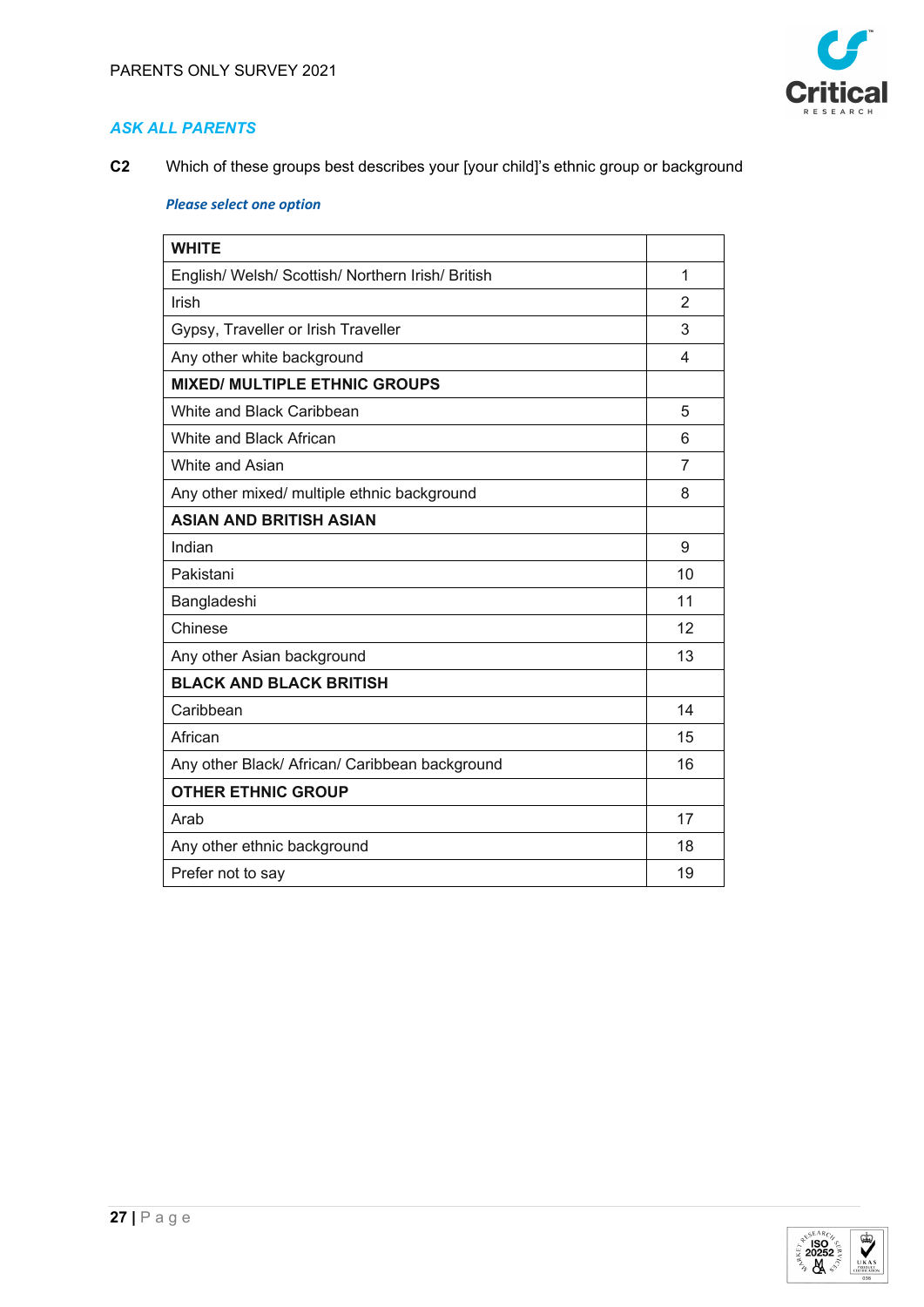

**C3** Which of these – if any – impact or limit [your child]'s daily activities?

### *Please select all that apply*

| Hearing? Poor hearing, partial hearing, or are deaf                                                                                                                         |               |
|-----------------------------------------------------------------------------------------------------------------------------------------------------------------------------|---------------|
| Eyesight? Poor vision, colour blindness, partial sight, or are blind                                                                                                        | $\mathcal{P}$ |
| Mobility? Cannot walk at all/ use a wheelchair or mobility scooter etc., or cannot walk very<br>far or manage stairs or can only do so with difficulty                      | 3             |
| Dexterity? Limited ability to reach/ difficulty opening things with their hands/ difficulty using<br>a telephone handset/ television remote control/ computer keyboard etc. | 4             |
| Breathing? Breathlessness or chest pains                                                                                                                                    | 5             |
| Mental abilities? Such as learning, understanding, concentration, memory, communicating,<br>cognitive loss or deterioration.                                                | 6             |
| Social/ behavioural? Conditions associated with this such as autism, attention deficit<br>disorder, Asperger's, etc.                                                        | 7             |
| Their mental health? Anxiety, depression, or trauma-related conditions, for example                                                                                         | 8             |
| Other illnesses/ conditions which impact or limit their daily activities                                                                                                    | 9             |
| Nothing – no impairments or conditions that impact or limit their daily activities                                                                                          | 10            |
| Don't know                                                                                                                                                                  | 11            |
| Prefer not to say                                                                                                                                                           | 12            |

## *ASK ALL PARENTS*

**C4** What is your age, please?

Please enter your age in years \_\_\_\_\_\_\_\_\_\_\_\_\_\_

### *TYPE IN AND AUTO CODE AS:*

| 16-17 years       |   |
|-------------------|---|
| 18-24 years       | 2 |
| 25-34 years       | 3 |
| 35-44 years       |   |
| 45-54 years       | 5 |
| 55-64 years       | 6 |
| 65 years or over  |   |
| Prefer not to say |   |

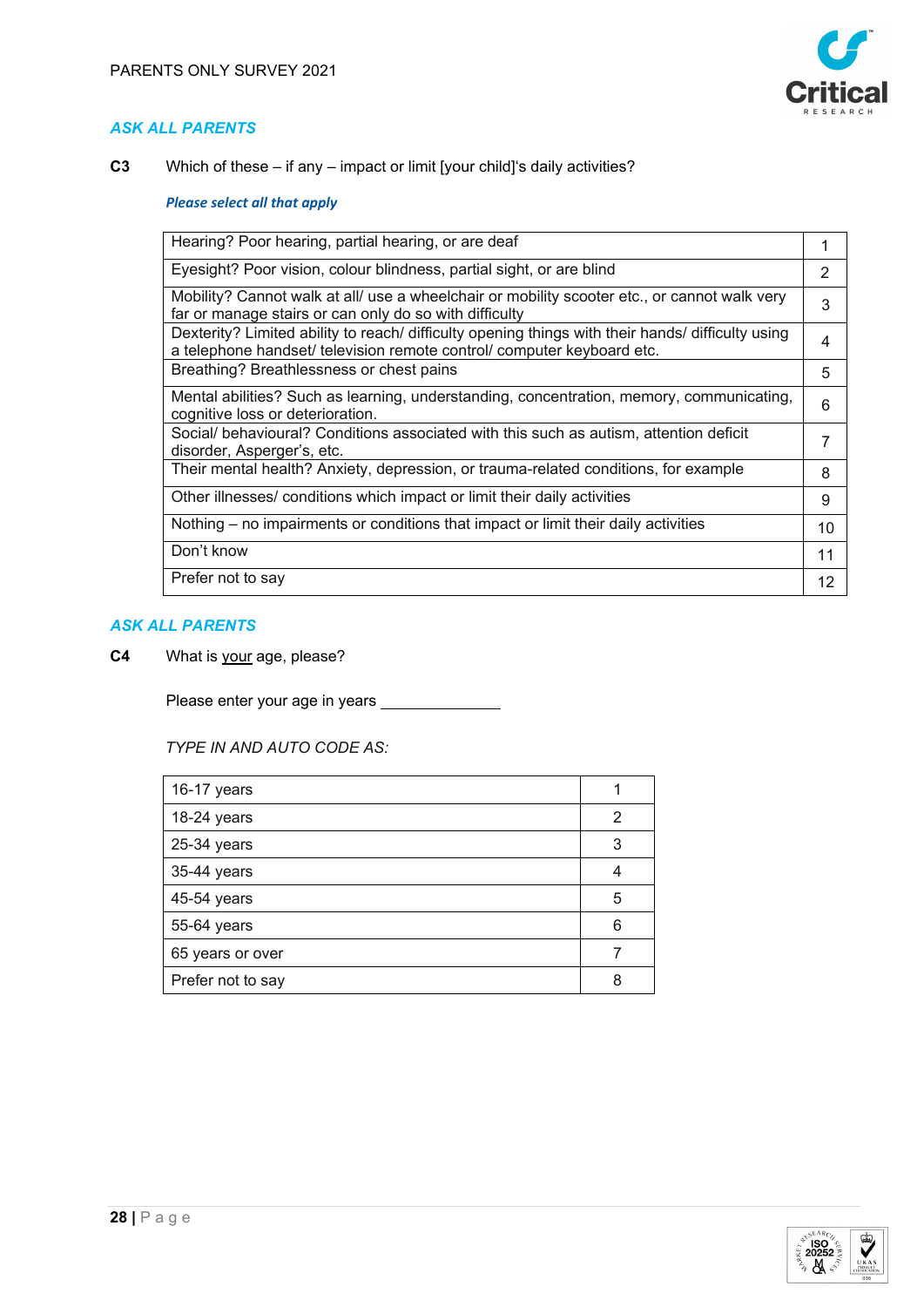

### **C5** Which of the following are you? *Please select one option*

| Man                                                    |  |
|--------------------------------------------------------|--|
| Woman                                                  |  |
| Non-binary                                             |  |
| Prefer to use another term (please specify – optional) |  |
| Prefer not to say                                      |  |

### *ASK ALL PARENTS*

**C6** What is your working status? *Please select one option*

| In full time employment                   |   |
|-------------------------------------------|---|
| In part time employment                   | 2 |
| Unemployed                                | 3 |
| A student                                 | 4 |
| Full-time responsibility for home/ family | 5 |
| Retired                                   | 6 |
| Other                                     |   |
| Don't know                                | 8 |
| Prefer not to say                         | 9 |

### *ASK ALL PARENTS*

**C8** Could you please tell us whether you or anyone in your household currently receives any of the following benefits?  

| Income Support                                          | 1  |
|---------------------------------------------------------|----|
| Income-based Jobseeker's Allowance                      | 2  |
| Pensions Credit (Guaranteed Credit)                     | 3  |
| Pensions Credit (no Guaranteed Credit)                  | 4  |
| Employment and Support Allowance (ESA)                  | 5  |
| Universal Credit (and household has other earnings).    | 6  |
| Universal Credit (and household has no other earnings). |    |
| Personal Independence Payment (PIP)                     | 8  |
| Carer's allowance                                       | 9  |
| Other - (please type in below)                          | 10 |
| None of these - Do not receive any of these benefits    | 11 |
| Don't know                                              | 12 |
| Prefer not to say                                       | 13 |